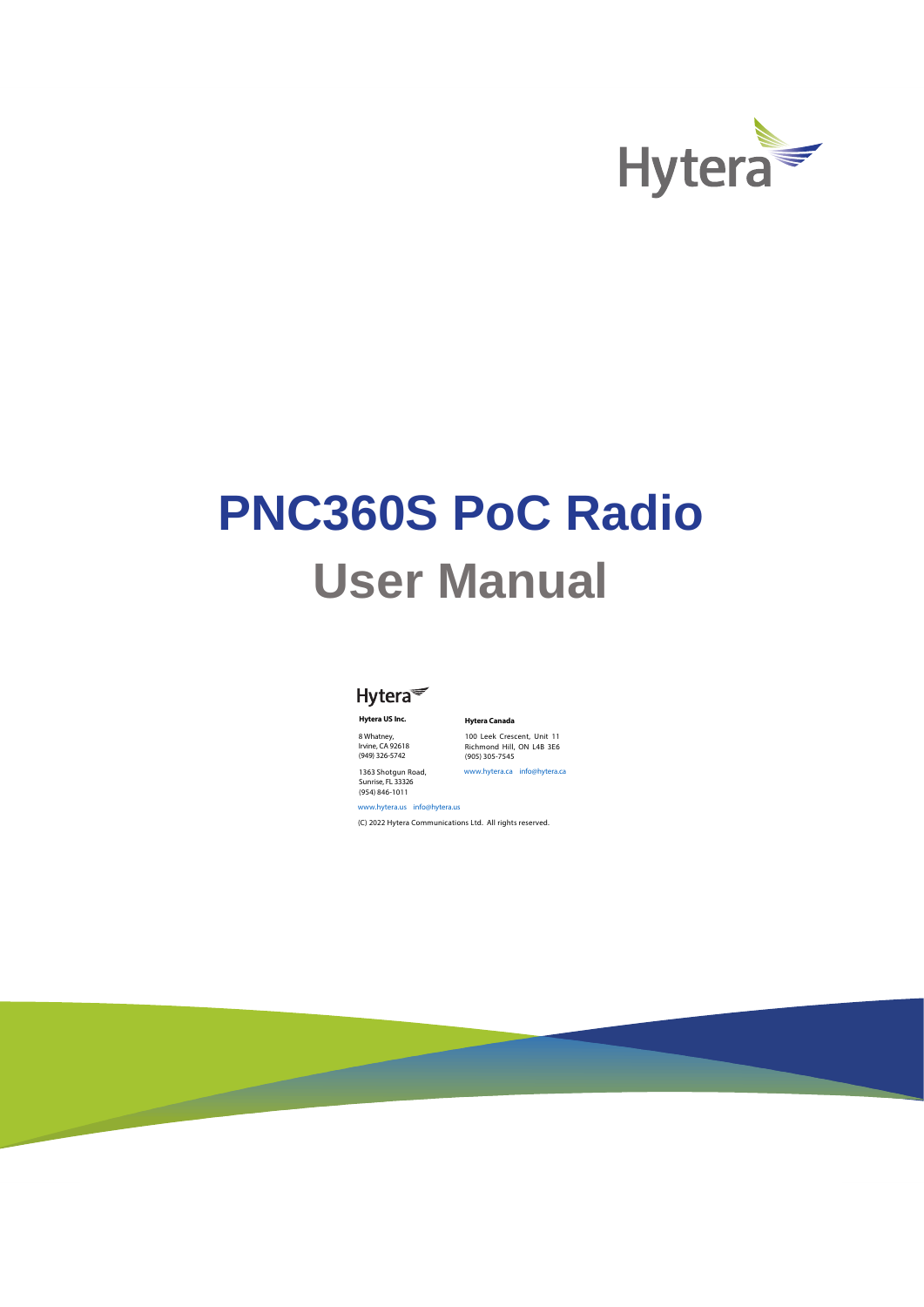## **Preface**

Welcome to the world of Hytera and thank you for purchasing this product. This manual includes a description of the functions and step-by-step procedures for use. To avoid bodily injury or property loss caused by incorrect operation, please carefully read the *Safety Information Booklet* before use.

This manual is applicable to the following product:

PNC360S PoC Radio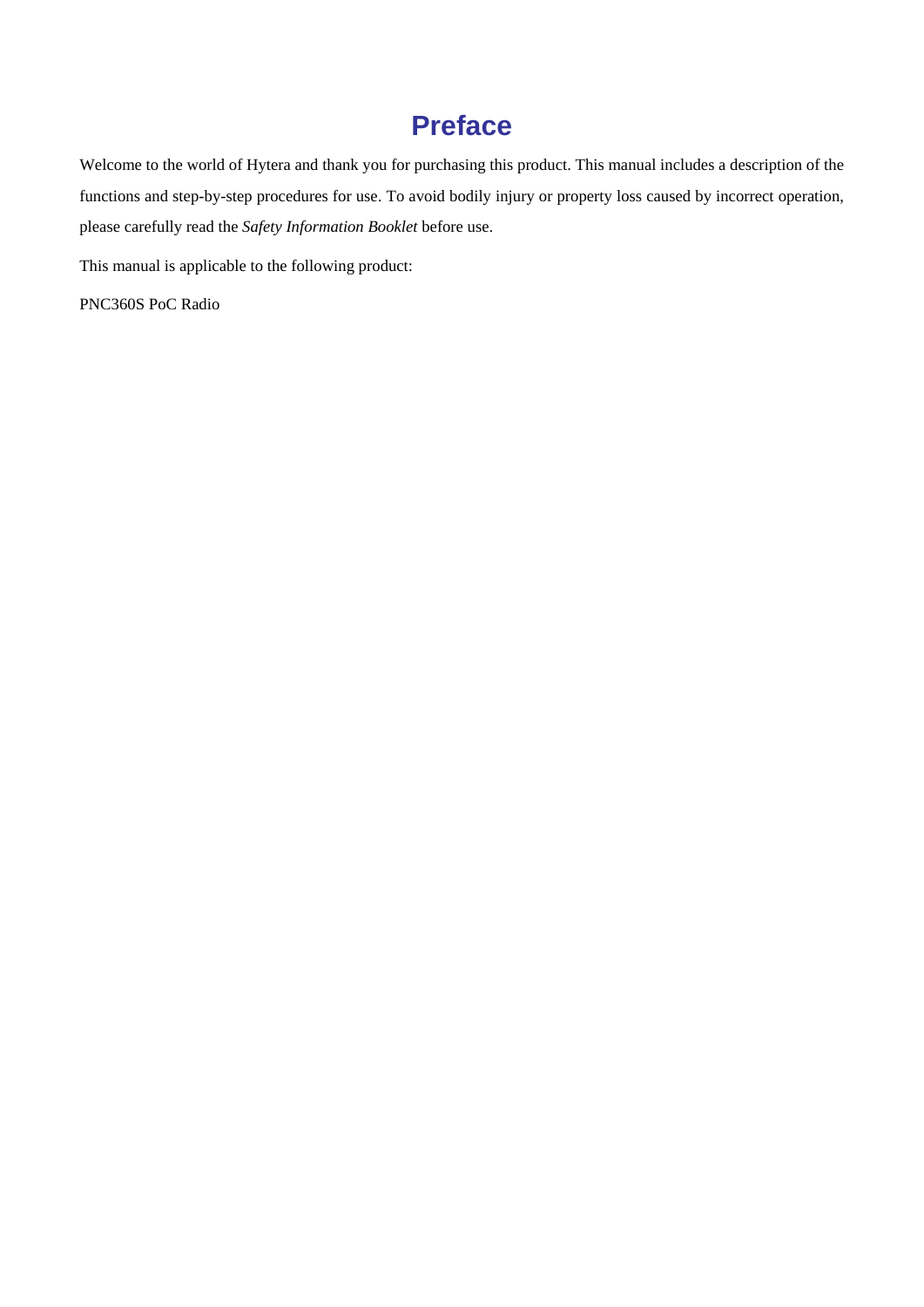## **Contents**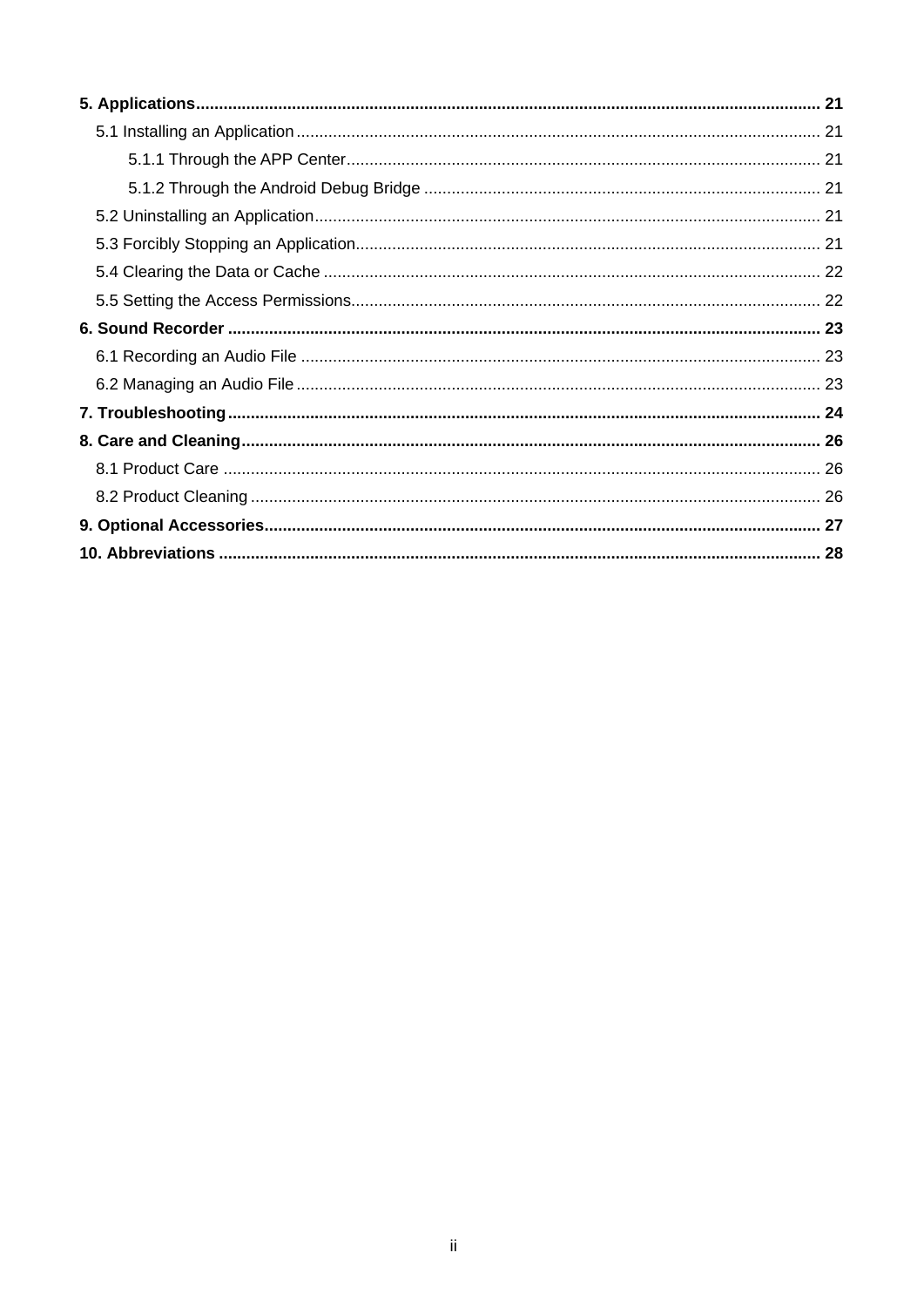### **Copyright Information**

Hytera is the trademark or registered trademark of Hytera Communications Corporation Limited (the Company). The Company retains the ownership of its trademarks and product names. All other trademarks and/ or product names that may be used in this manual are properties of their respective owners.

The product described in this manual may include the Company's computer programs stored in memory or other media. Laws in PRC and/or other countries or areas protect the exclusive rights of the Company with respect to its computer programs. The purchase of this product shall not be deemed to grant, either directly or by implication, any rights to the purchaser regarding the Company's computer programs. Any of the Company's computer programs may not be copied, modified, distributed, decompiled, or reverse-engineered in any manner without the prior written consent of the Company.

#### **Disclaimer**

The Company endeavors to achieve the accuracy and completeness of this manual, but no warranty of accuracy or reliability is given. All the specifications and designs are subject to change without notice due to continuous technology development. No part of this manual may be copied, modified, translated, or distributed in any manner without the express written permission of us.

We do not guarantee, for any particular purpose, the accuracy, validity, timeliness, legitimacy or completeness of the Third Party products and contents involved in this manual.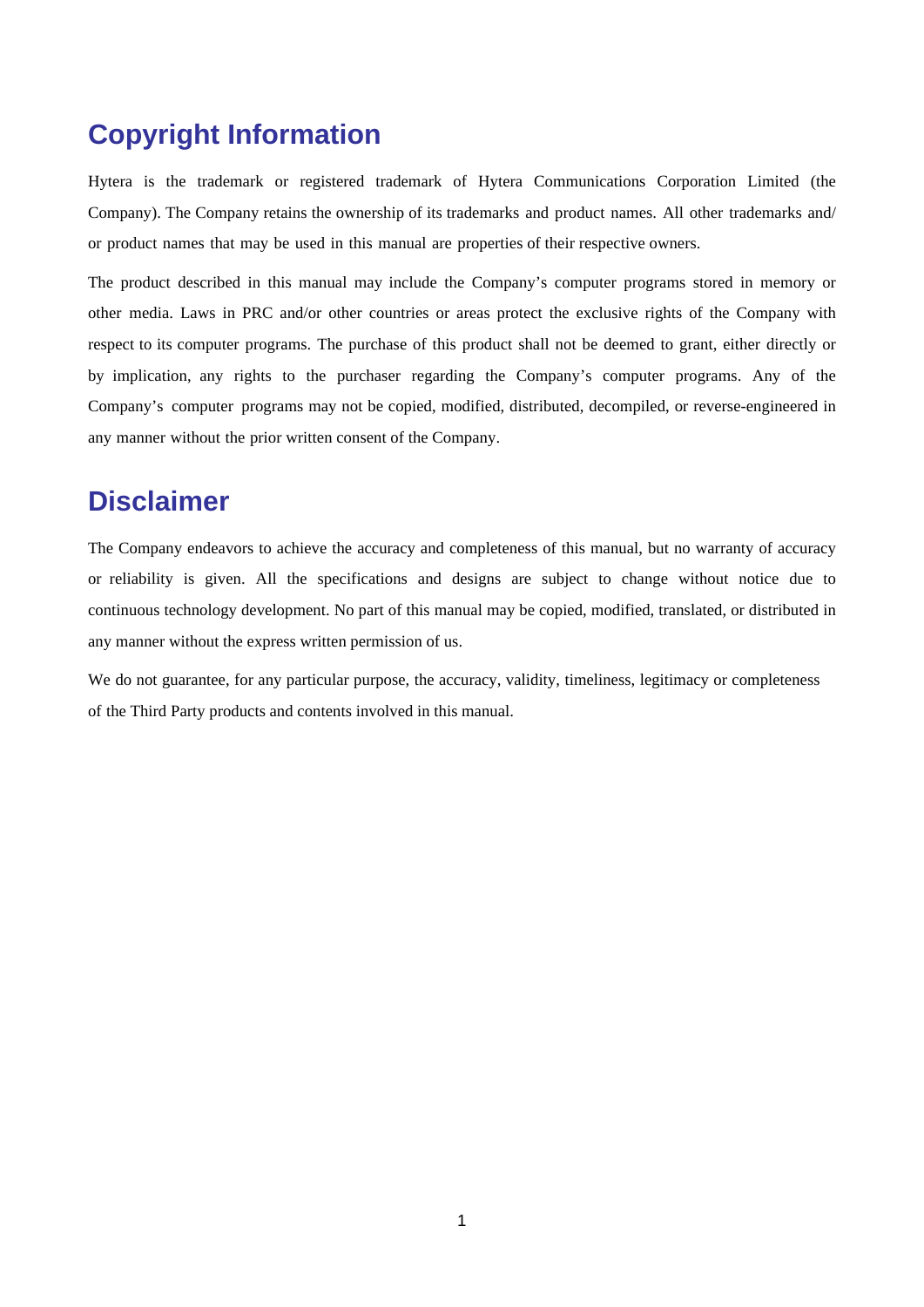## <span id="page-5-0"></span>**Documentation Information**

## **Instruction Conventions**

| <b>Icon</b>        | <b>Description</b>                                                   |  |
|--------------------|----------------------------------------------------------------------|--|
| <b>L</b> NOTE      | Indicates references that can further describe the related topics.   |  |
| $\sqrt{N}$ CAUTION | Indicates situations that could cause data loss or equipment damage. |  |

## **Notation Conventions**

| <b>Item</b>                                                                           | <b>Description</b>                                                                | <b>Example</b>                                                                |
|---------------------------------------------------------------------------------------|-----------------------------------------------------------------------------------|-------------------------------------------------------------------------------|
| Denotes menus, tabs, parameter names,                                                 |                                                                                   | To save the configuration, click Apply.                                       |
| <b>Boldface</b><br>window<br>dialogue<br>names,<br>names.<br>and<br>hardware buttons. |                                                                                   | The Log Level Settings dialogue appears.                                      |
|                                                                                       | Press the <b>PTT</b> key.                                                         |                                                                               |
|                                                                                       |                                                                                   | The screen displays "Invalid Battery!"                                        |
| $11 - 11$                                                                             | Denotes messages, directories, file names,<br>folder names, and parameter values. | Open "PSS.exe".                                                               |
|                                                                                       |                                                                                   | Go to "D:/opt/local".                                                         |
|                                                                                       |                                                                                   | In the <b>Port</b> text box, enter "22".                                      |
| $\geq$                                                                                | Directs you to access a multi-level menu.                                         | Go to <b>File</b> $>$ <b>New.</b>                                             |
| <i>Italic</i>                                                                         | Denotes document titles.                                                          | For details about using the DWS, refer to<br>Dispatch Workstation User Guide. |
| Courier                                                                               | Denotes commands and their execution                                              | To set the IP address, run the following command:                             |
| New                                                                                   | results.                                                                          | vos-cmd – m name IP                                                           |

## **Key Operations**

| <b>Operation</b> | <b>Description</b>              |  |
|------------------|---------------------------------|--|
| Short press      | Press and release quickly.      |  |
| Long press       | Press and hold for preset time. |  |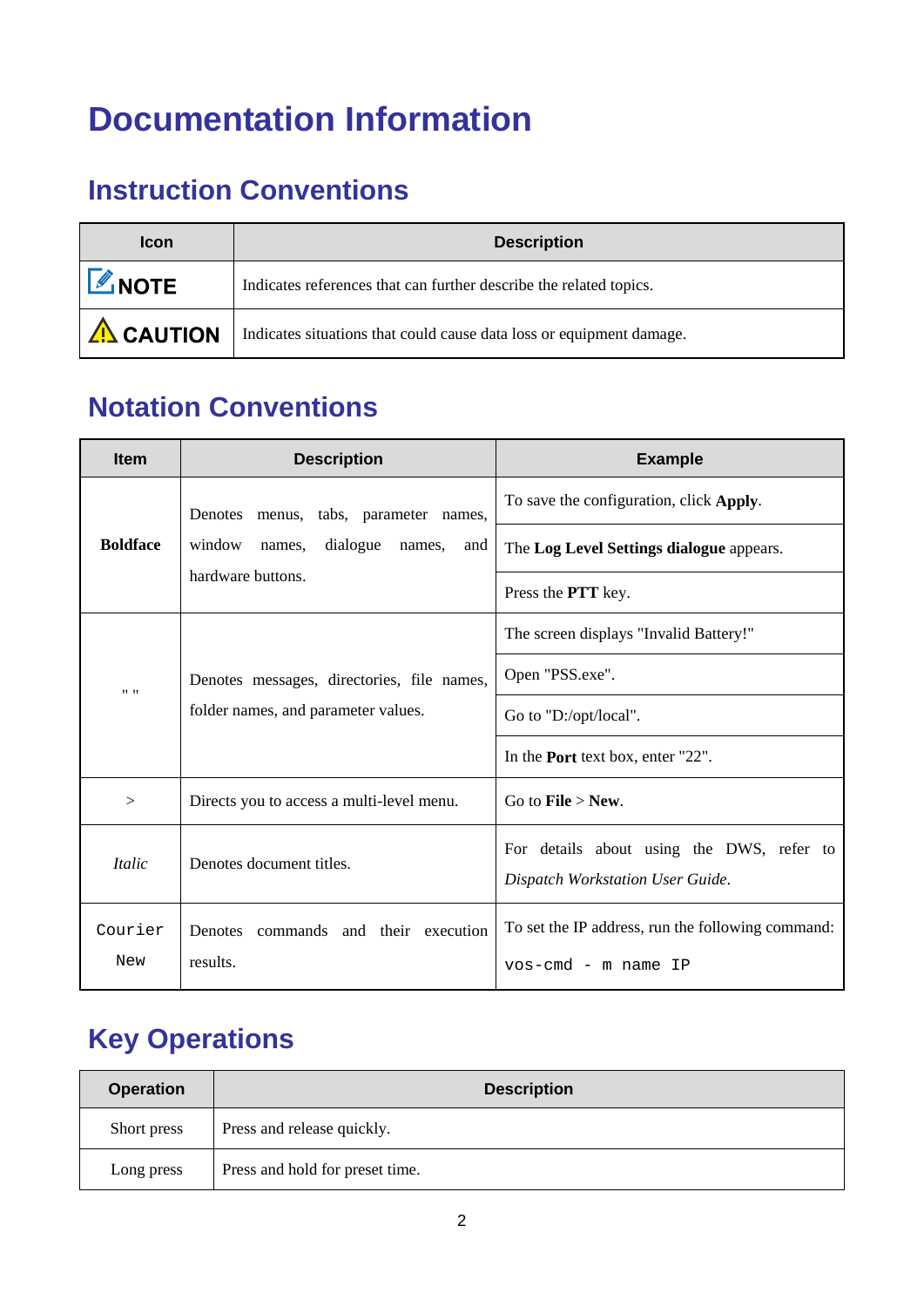| Press and hold   Keep the key pressed. |
|----------------------------------------|
|                                        |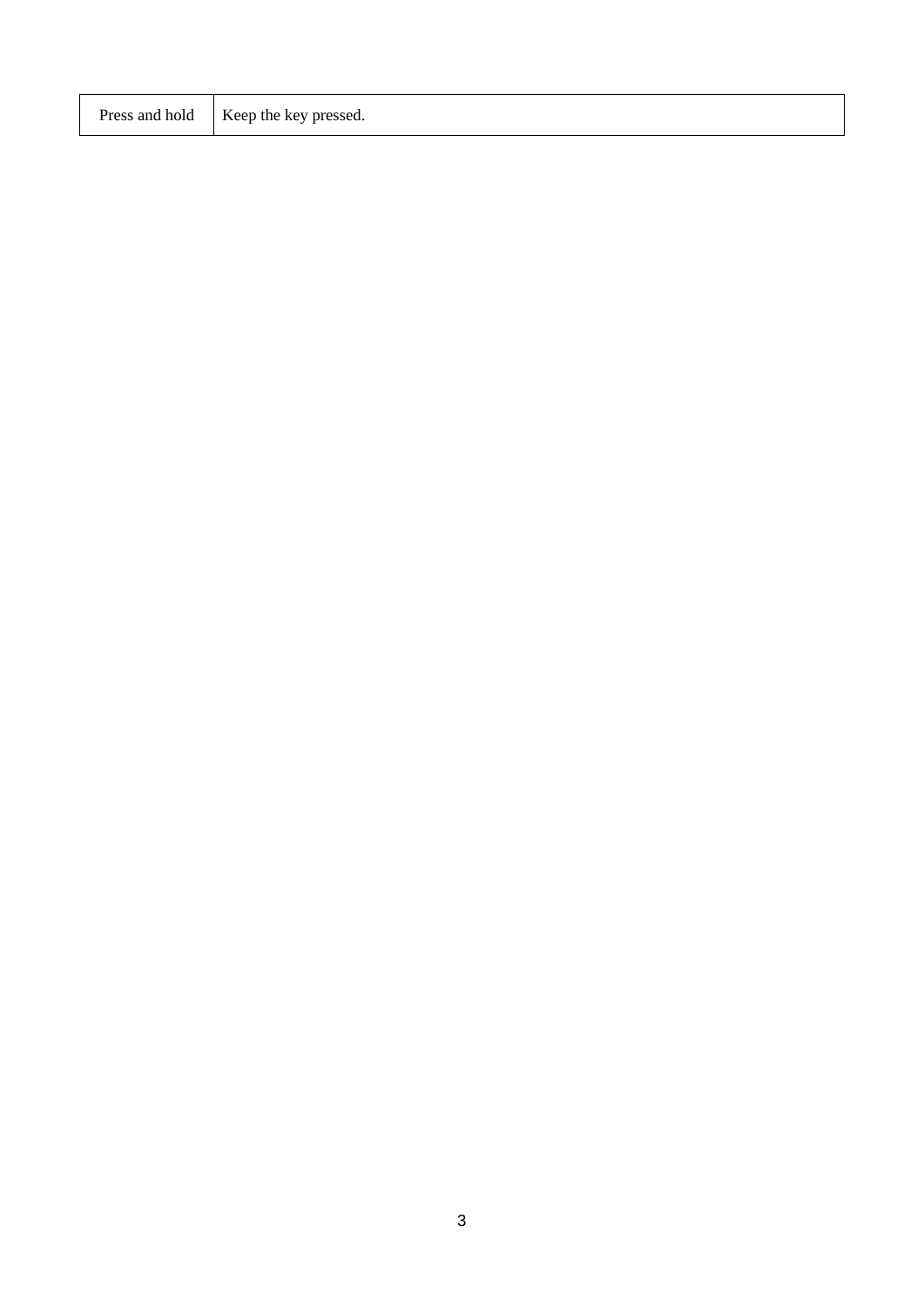## <span id="page-7-0"></span>**1. Before Use**

## <span id="page-7-1"></span>**1.1 Packing List**

Please unpack carefully and check that you have received the following items. If any item is missing or damaged, contact your dealer.

| <b>Item</b>      | <b>Quantity (PCS)</b> | <b>Item</b>       | <b>Quantity (PCS)</b> |
|------------------|-----------------------|-------------------|-----------------------|
| Radio            |                       | Data Cable        |                       |
| <b>Battery</b>   |                       | Strap             |                       |
| Power Adapter    |                       | Documentation Kit |                       |
| <b>Belt Clip</b> |                       |                   |                       |

MOTE

Figures in this manual are only for reference.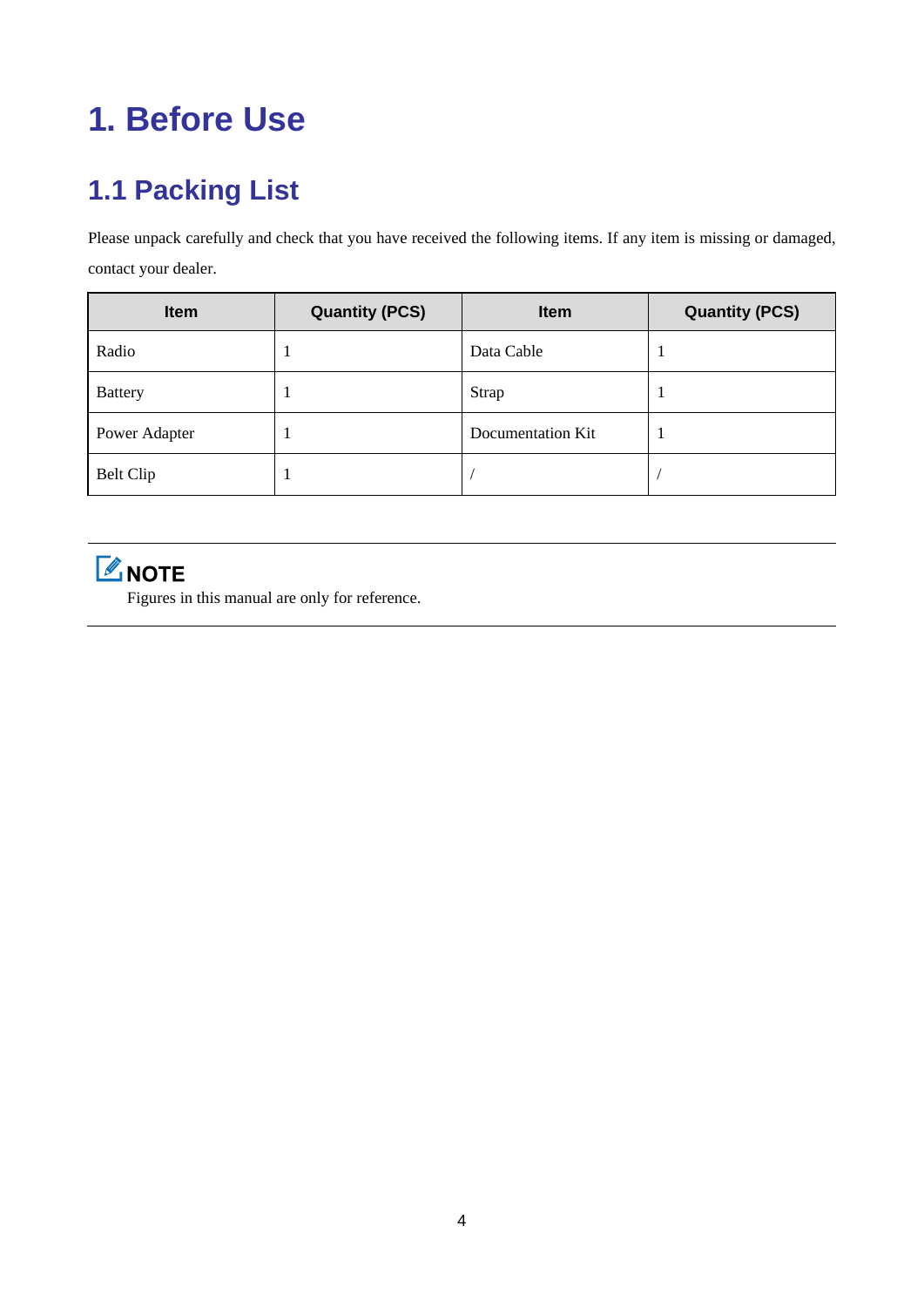## <span id="page-8-0"></span>**1.2 Product Layout**



## <span id="page-8-1"></span>**1.3 Installing the Nano SIM Card**

1. Remove the battery cover with a proper tool.

## **ZNOTE**

- The battery cover is tightly fastened to ensure optimum waterproof performance. Therefore, you need to remove the battery cover with a proper tool.
- Do not remove the battery cover by force.
- 2. Open the SIM card slot cover.
- 3. Install the SIM card.
- 4. Put the card slot cover back in place.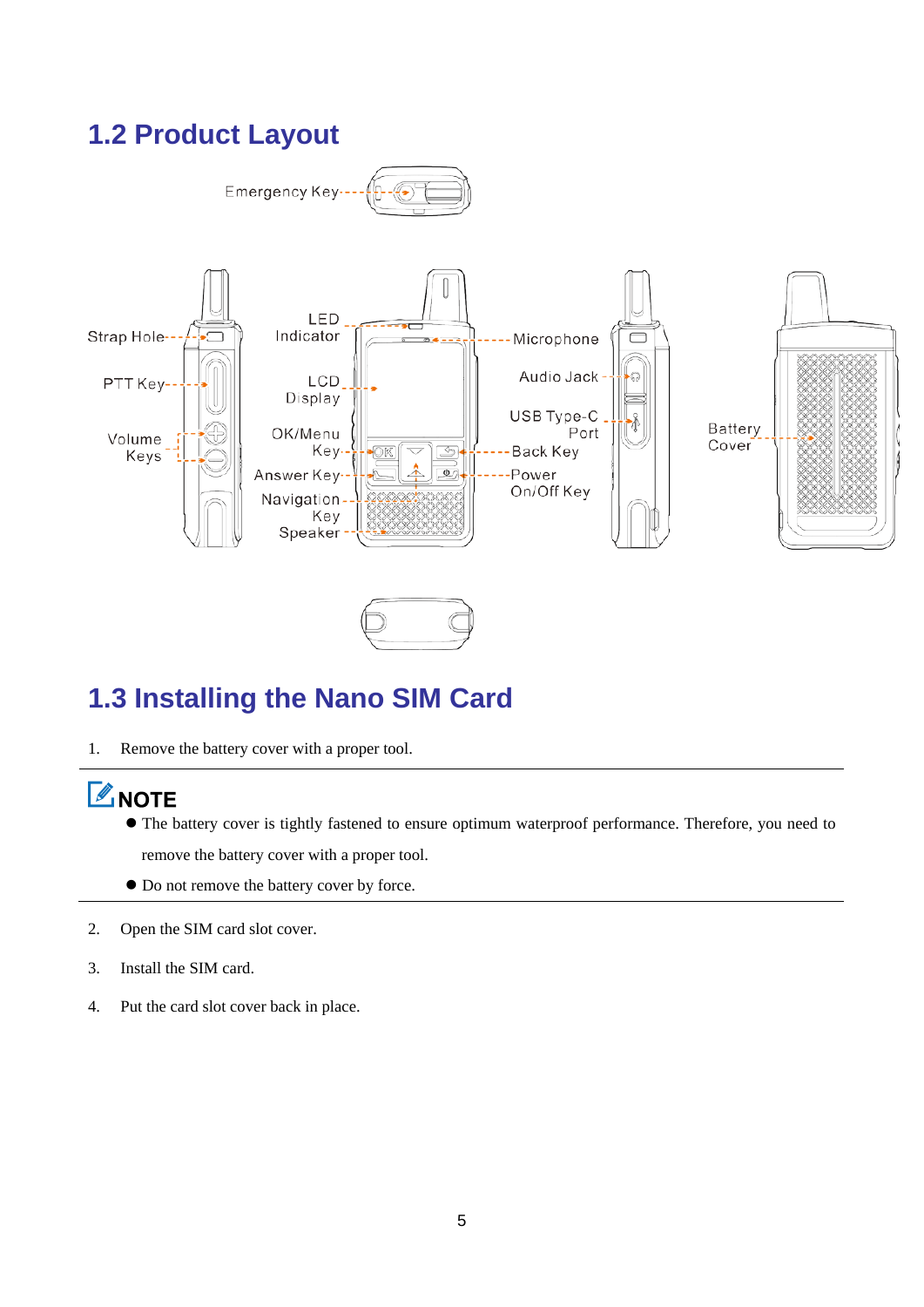

## <span id="page-9-0"></span>**1.4 Attaching the Battery**

## $\Lambda$  CAUTION

- Use the approved battery to avoid the risk of explosion.
- Dispose of the used battery according to "Precautions for Disposal" in the *Safety Information Booklet*.
- If the radio is not used for a long time, store the radio and battery separately. It is recommended to charge the battery once a month to extend the battery life.

Attach the battery as shown below, and then attach the battery cover back.



## <span id="page-9-1"></span>**1.5 Attaching the Belt Clip**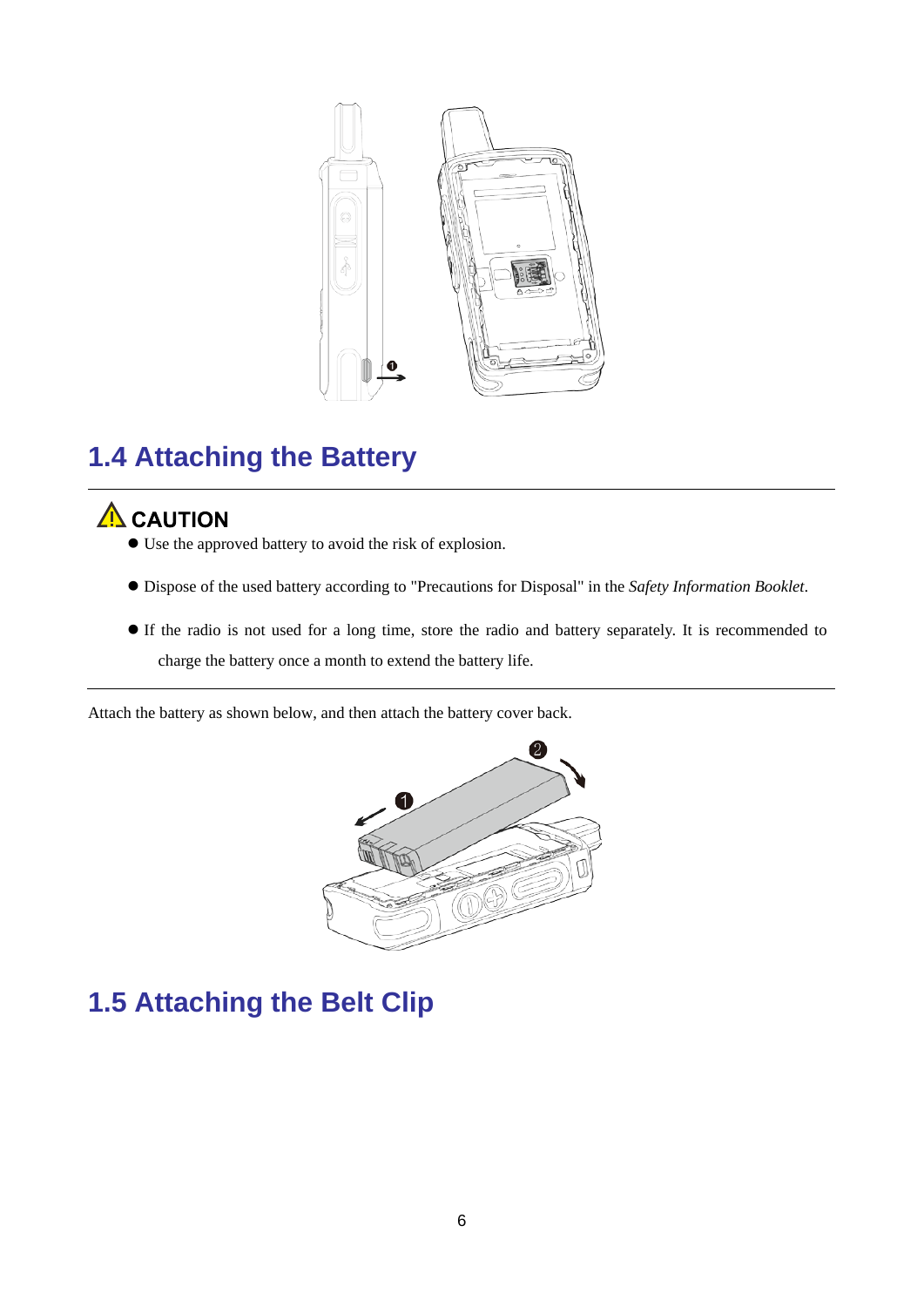

## <span id="page-10-0"></span>**1.6 Attaching the Audio Accessory**

Open the audio jack cover, and then insert the audio accessory into the jack.



## **Z** NOTE

To ensure optimum waterproof and dustproof performance, close the audio jack cover after disconnecting

the audio accessory.

## <span id="page-10-1"></span>**1.7 Charging the Battery**

## A CAUTION

Use the approved charger to charge the battery.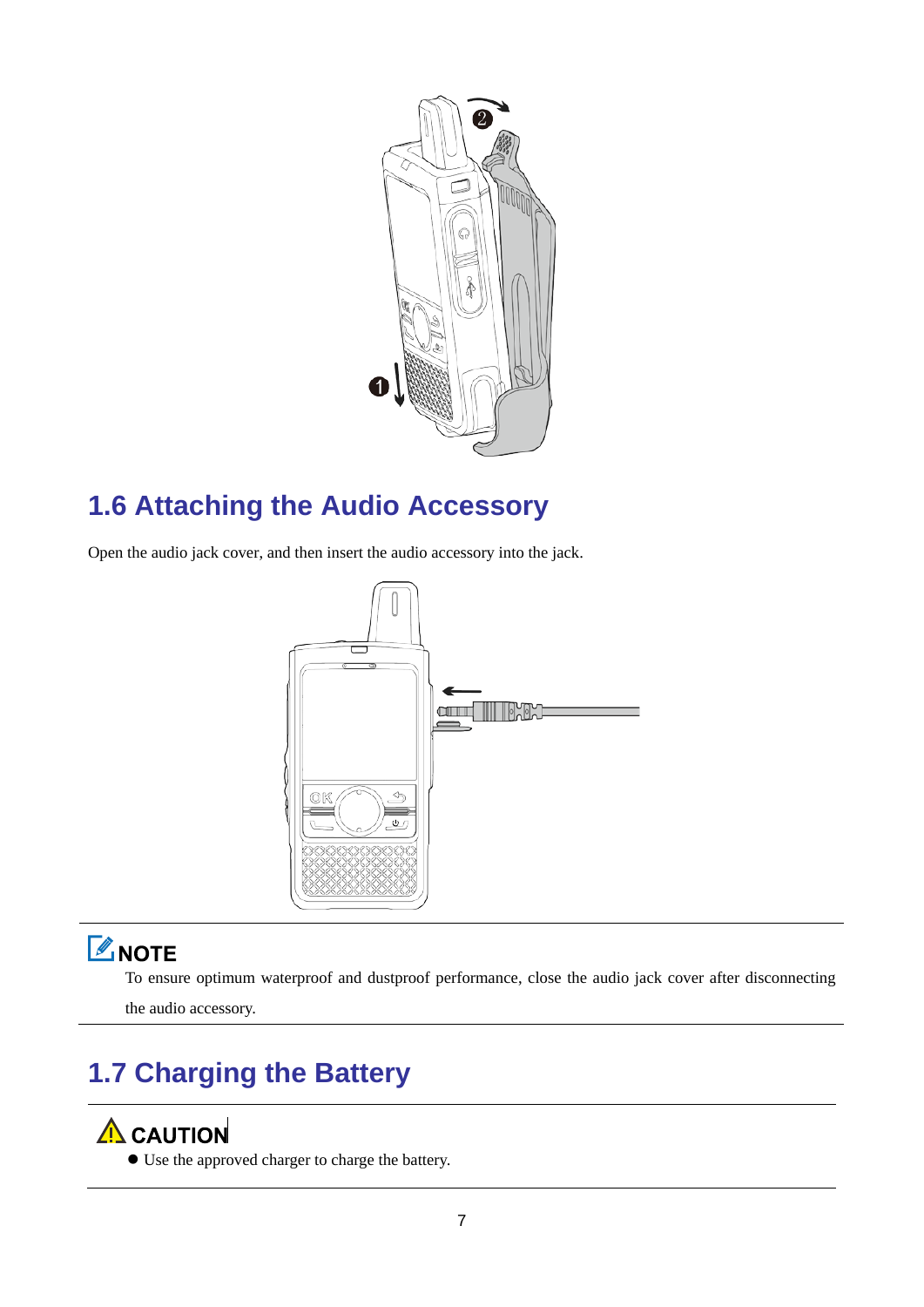- Read the *Safety Information Booklet* before charging.
- The remaining lithium-ion battery power is limited to 30% pursuant to the new lithium battery shipment regulation approved by the International Air Transport Association (IATA).

Before initial use, charge the battery.

Use the USB Type-C cable to connect the radio with battery attached to the power adapter, power bank, or PC.

To determine the charging status, check the battery icon shown on the LCD display.

## **ZNOTE**

To ensure optimum waterproof and dustproof performance, close the USB Type-C port cover after charging the radio.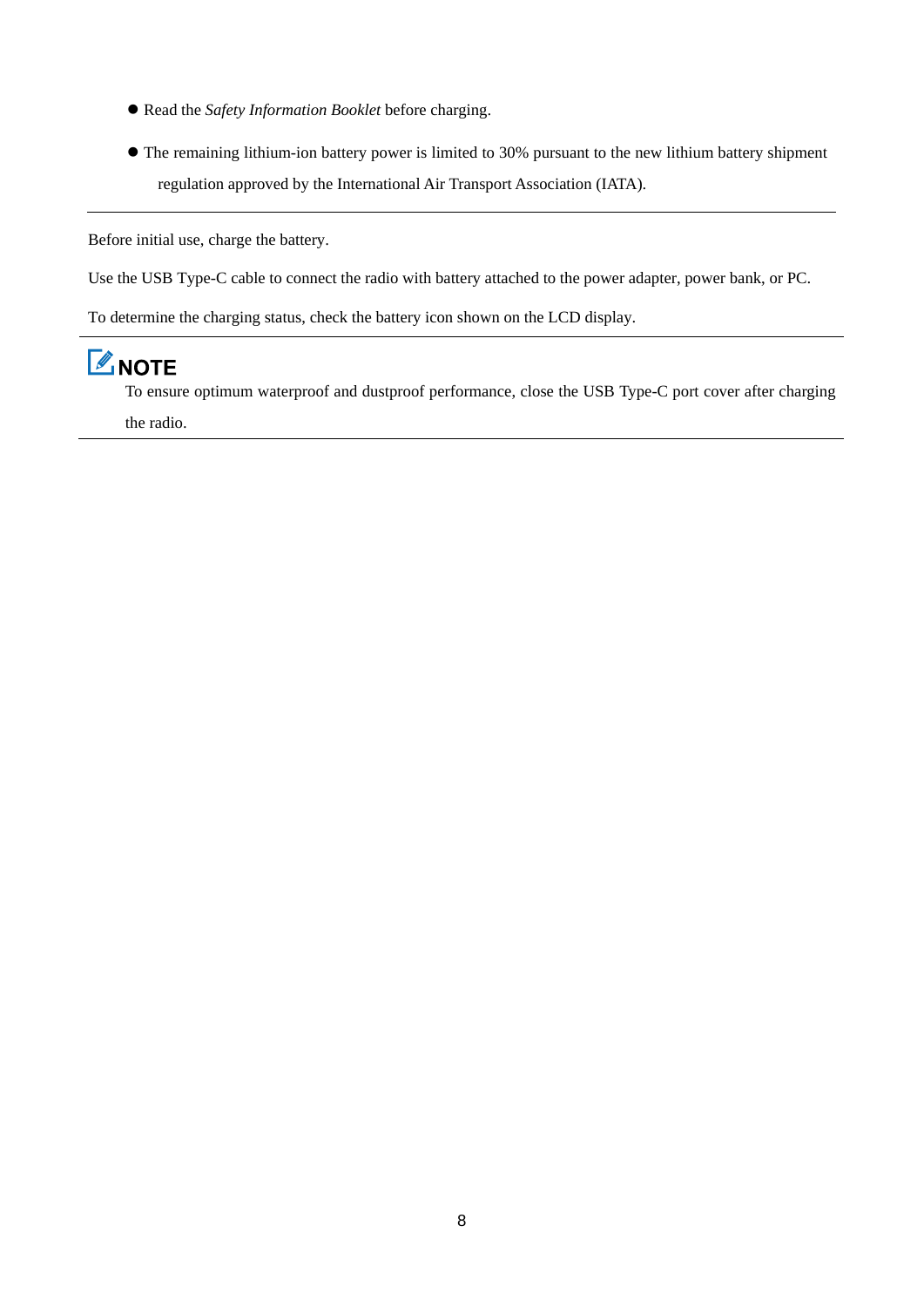## <span id="page-12-0"></span>**2. Basic Operations**

## <span id="page-12-1"></span>**2.1 Turning On or Off the Radio**

To turn on the radio, long press  $\boxed{\bullet}$  for two seconds. To turn off the radio, long press  $\boxed{\bullet}$  for two seconds, select **Power off**, and then press the **OK/Menu** key.

## <span id="page-12-2"></span>**2.2 Restarting the Radio**

After turning on the radio, long press **for two seconds, select Reboot**, and then press the **OK/Menu** key.

## <span id="page-12-3"></span>**2.3 Adjusting the Volume**

Press the **Volume Up** key to increase the volume, or **Volume Down** key to decrease the volume.

## <span id="page-12-4"></span>**2.4 Understanding the Screen**

### <span id="page-12-5"></span>**2.4.1 Status Indication**

#### **LCD Icons**

| <b>Icon</b> | <b>Radio Status</b>                                                                                                              |
|-------------|----------------------------------------------------------------------------------------------------------------------------------|
|             | More bars indicate more remaining battery power.                                                                                 |
|             | The battery power is low.                                                                                                        |
| 59          | The battery is being charged.                                                                                                    |
| 88 D        | The Battery Saver mode is enabled.                                                                                               |
| 2G/3G/4G    | The 2G/3G/4G cellular network is enabled.                                                                                        |
| ıkİ         | The radio has not registered with the cellular network.                                                                          |
| llı.        | The radio has registered with the cellular network. The number of bars indicates the signal<br>strength of the cellular network. |
| <b>きょう</b>  | The radio is connected to the WLAN network.                                                                                      |
| ൫           | The WLAN hotspot is enabled.                                                                                                     |
|             | The radio operates in Airplane mode.                                                                                             |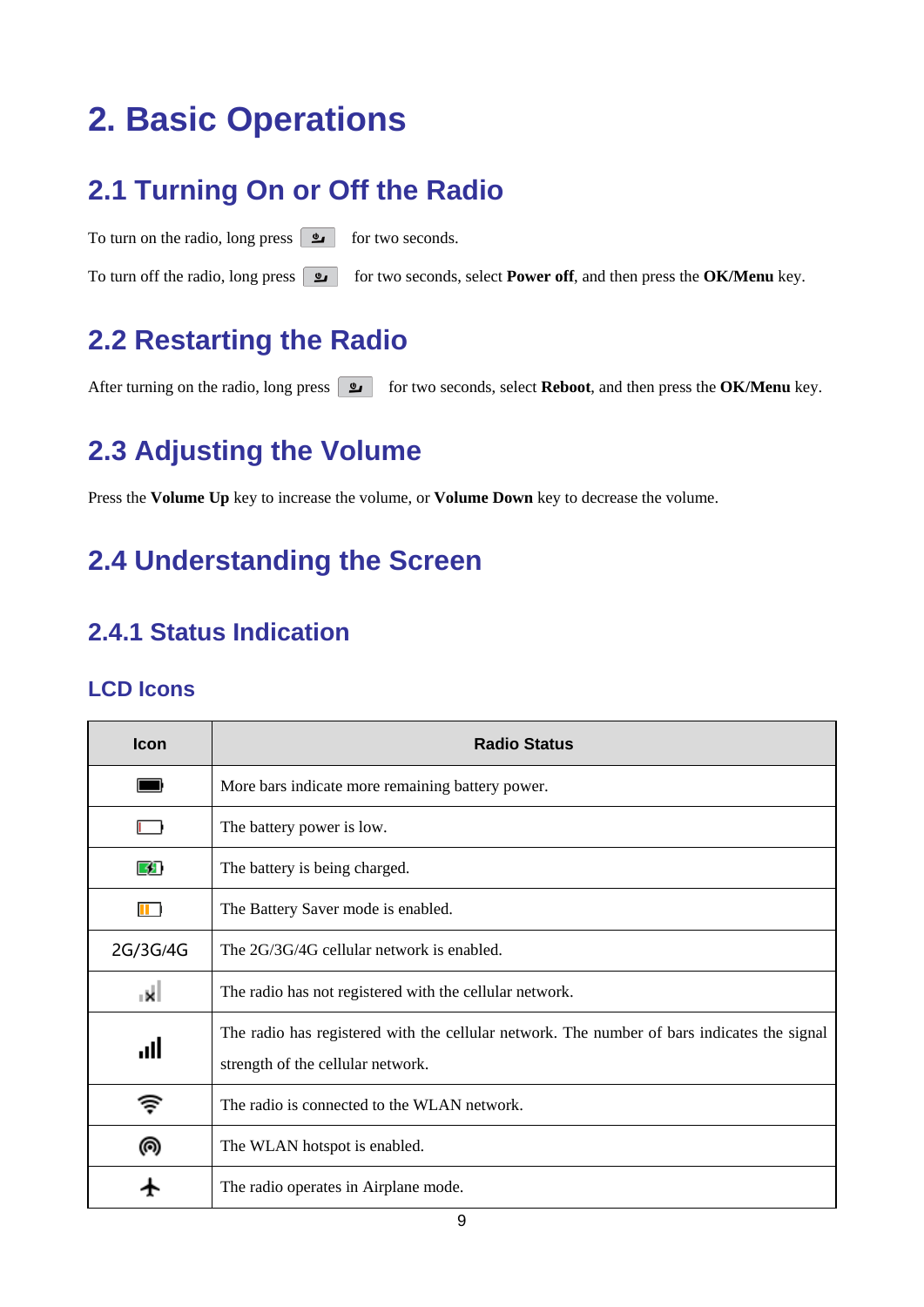| Icon | <b>Radio Status</b>           |
|------|-------------------------------|
| ∩    | An earpiece is connected.     |
| Q    | No Nano SIM card is detected. |
| Q    | The GPS feature is enabled.   |
| в    | The BT feature is enabled.    |
| ۰B۰  | A BT device is connected.     |

#### **LED Indicators**

| <b>LED Indicator</b> | <b>Radio Status</b>                                          |  |
|----------------------|--------------------------------------------------------------|--|
|                      | The radio is receiving.                                      |  |
| Glows green          | The battery is fully charged.<br>$\bullet$                   |  |
| Glows red            | The radio is transmitting.<br>٠                              |  |
|                      | The radio is charging.                                       |  |
| Flashes orange       | A call is on hold.                                           |  |
| Flashes red          | The battery power is low. Recharge or replace the battery.   |  |
|                      | The PoC (Push-to-Talk over Cellular) service is registering. |  |
| Flashes green        | There is/are missed call(s).                                 |  |

### <span id="page-13-0"></span>**2.4.2 Screen Operations**

#### **Switching Between Sleep/Wake Mode**

To put the screen to sleep, on the home screen, short press  $\boxed{\bullet}$ .

To wake up the screen, press any key on the keypad.

#### **Locking the Screen**

When the screen is not in use, you can lock it to avoid unintended operations, protect privacy, and increase battery life.

- 1. To enable the Screen Lock feature, do the following:
	- a. Press the **Navigation** key to select **Settings**, and then press the **OK/Menu** key.
	- b. Press the **Navigation** key to select **Screen lock**, and then press the **OK/Menu** key.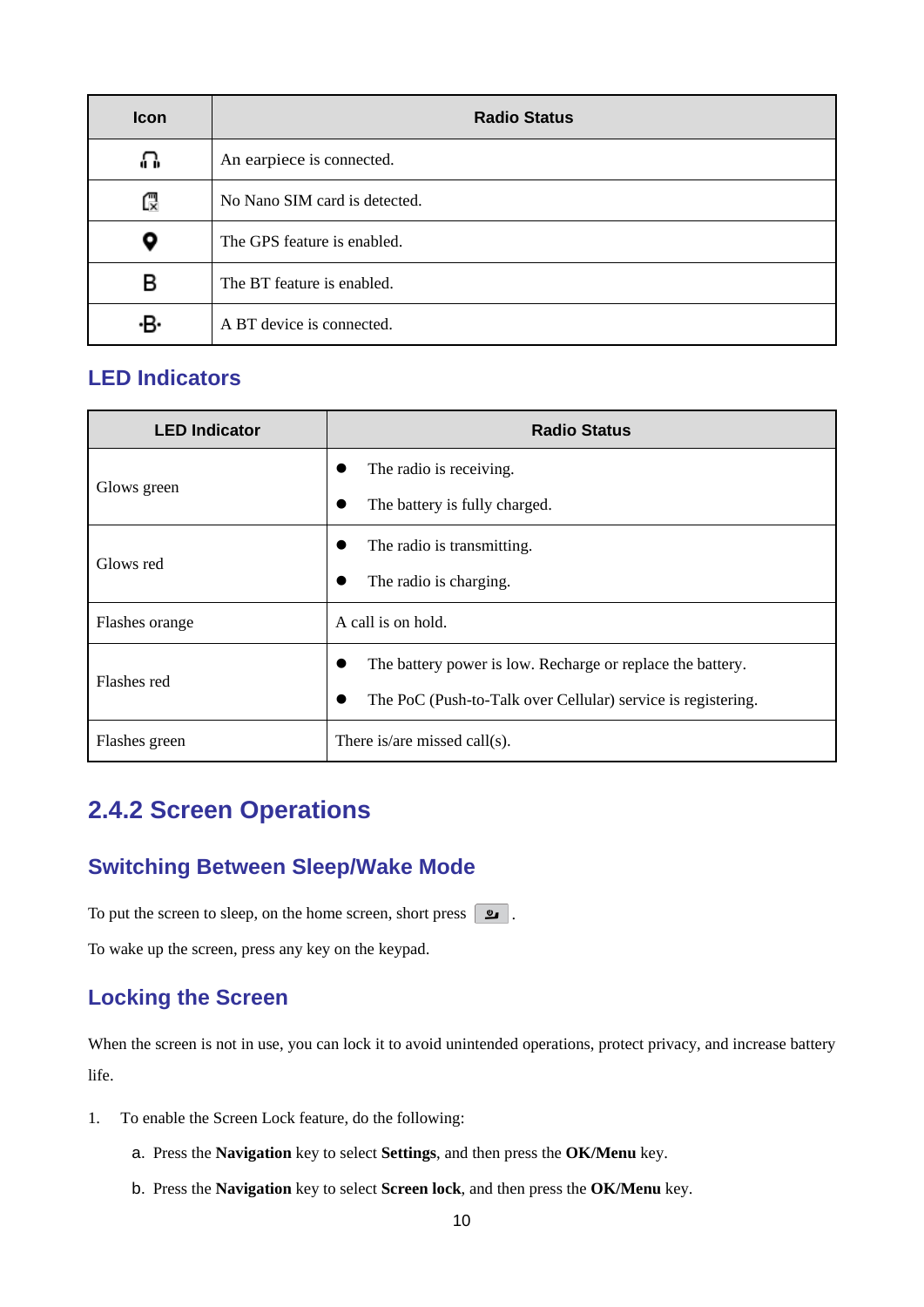- c. Press the **Navigation** key to select **Keypad**, and then press the **OK/Menu** key.
- 2. To lock the screen, do one of the following:
	- $\triangleright$  Manual lock: Press  $\boxed{\underline{\bullet}}$ .
	- Automatic lock: Set the sleep time. For details, see [Setting the Sleep Time.](#page-18-3) If the standby time reaches the sleep time, the screen is automatically locked.

#### **Unlocking the Screen**

Wake up the screen, and then press  $\boxed{OK}$  and then  $\boxed{\phantom{A}}$ .

### <span id="page-14-0"></span>**2.5 Setting the Programmable Key**

The radio provides  $\boxed{\leftarrow}$  as the programmable key. When you assign a specific feature to the key, you can long press this key to quickly activate the feature.

- 1. Press the **Navigation** key to select **Settings**, and then press the **OK/Menu** key.
- 2. Press the **Navigation** key to select **Programmable key**, and then press the **OK/Menu** key twice.
- 3. Press the **Navigation** key to select the feature, and then press the **OK/Menu** key.

### <span id="page-14-1"></span>**2.6 Checking the Radio Information**

- 1. Press the **Navigation** key to select **Settings**, and then press the **OK/Menu** key.
- 2. Press the **Navigation** key to select **About phone**, and then press the **OK/Menu** key.

You can check the radio information such as status, model, and version.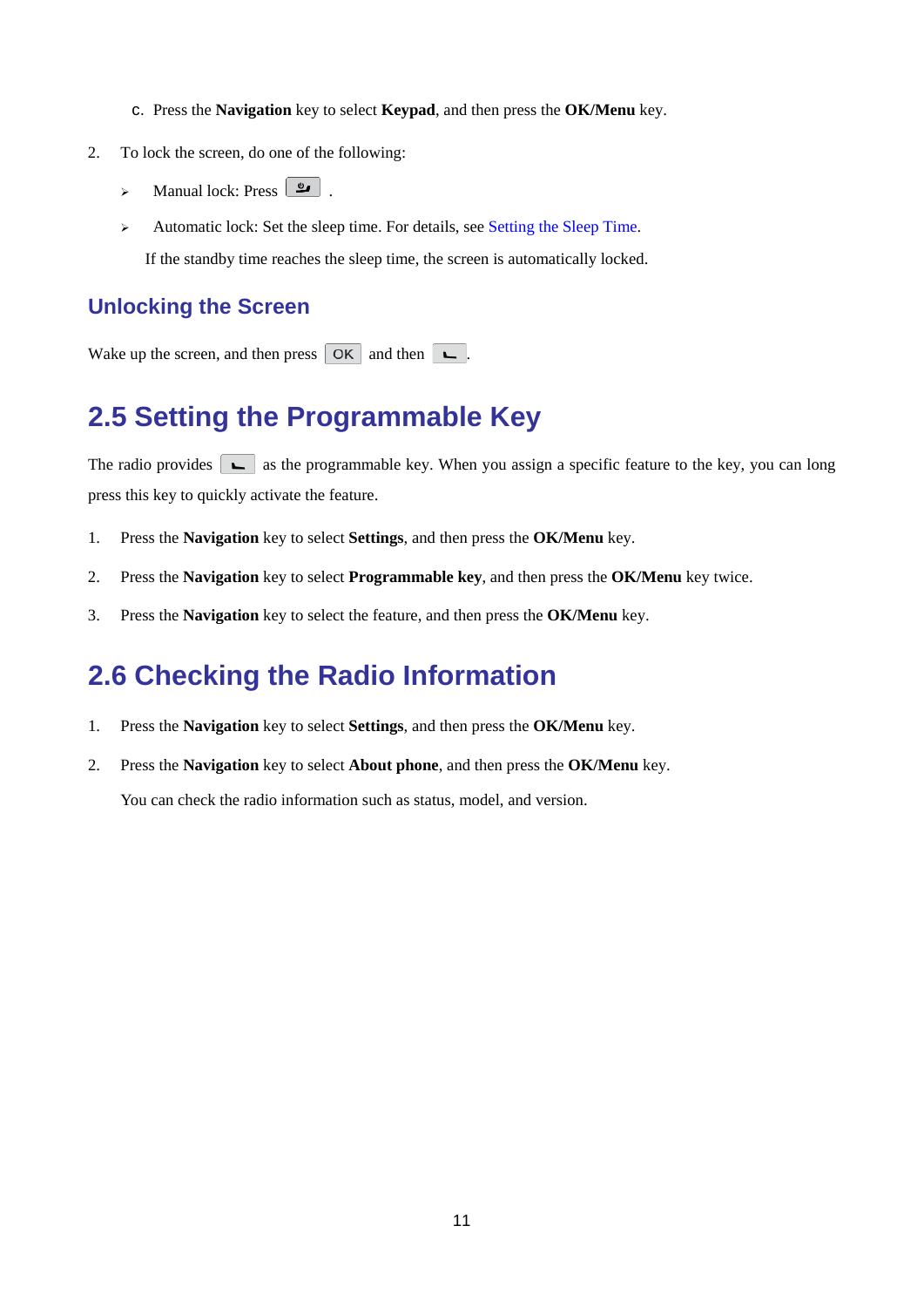## <span id="page-15-0"></span>**3. PoC Service**

The Push-to-Talk over Cellular (PoC) service provides one-to-one and one-to-many voice communications over the wider-coverage public network.

## **LANOTE**

This service is available only when you have installed the PoC application on the radio.

After the radio is connected to a WLAN or cellular network, you can initiate a call through the PoC application.

- 1. Press the **Navigation** key to select the PoC application, and then press the **OK/Menu** key.
- 2. Do either of the following:
	- $\triangleright$  Select a contact from the contact list or recent call list.
	- Enter a contact number in the dialpad.
- 3. Select a call type, and then press the **OK/Menu** key.
- 4. Speak into the microphone.
	- For a half-duplex voice call, press and hold the **PTT** key to speak, and release the **PTT** key after the speech.
	- For a full-duplex voice call, speak directly without pressing the **PTT** key.

If you set the standby group, you can initiate a call to the group directly.

- 1. Press the **Navigation** key to select the PoC application, and then press the **OK/Menu** key.
- 2. Press and hold the **PTT** key to speak, and release the **PTT** key after the speech.

## $\mathbb Z$ NOTE

For more operations, refer to the *User Manual* of the PoC application.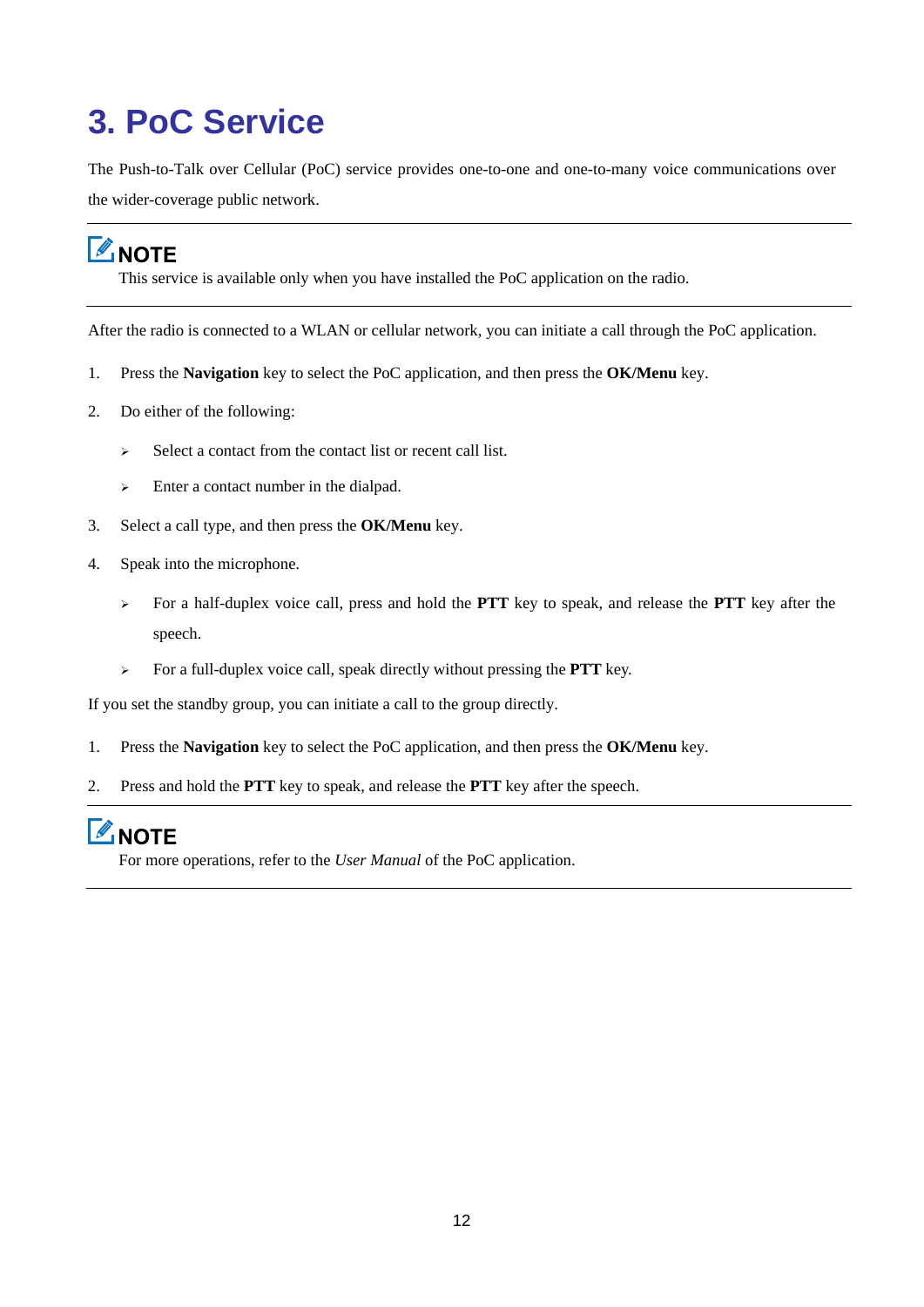## <span id="page-16-0"></span>**4. Settings**

In the **Settings** menu, you can configure the network, radio, and system.

## <span id="page-16-1"></span>**4.1 Wireless and Network**

### <span id="page-16-2"></span>**4.1.1 Cellular Network**

Before connecting to the cellular network, make sure that the Nano SIM card is installed and the cellular data service is activated.

Press the **Navigation** key to select **Data usage**, and then press the **OK/Menu** key. You can perform the following operations.

#### **Enabling the Cellular Data**

Press the **Navigation** key to select **Cellular data**, and then press the **OK/Menu** key.

#### **Checking the Data Usage**

Press the **Navigation** key to select **Cellular data usage**, and then press the **OK/Menu** key.

You can view the amount of data usage to avoid exceeding the data usage limit.

#### **Enabling the Data Roaming**

- 1. Press the **Navigation** key to select **Mobile network settings**, and then press the **OK/Menu** key.
- 2. Press the **OK/Menu** key to enable **Data roaming**.

You can access data services when you are outside the service area of your network provider.

#### **Selecting the Network Type**

- 1. Press the **Navigation** key to select **Mobile network settings**, and then press the **OK/Menu** key.
- 2. Press the **Navigation** key to select **Preferred network type**, and then select the network.

#### <span id="page-16-3"></span>**4.1.2 WLAN Network**

After successful WLAN connection, you can visit the Internet or shared media from other devices in the network.

To connect the radio to the WLAN network, do as follows:

- 1. Press the **OK/Menu** key to enter the WLAN interface.
- 2. Press the **OK/Menu** key to enable **WLAN**.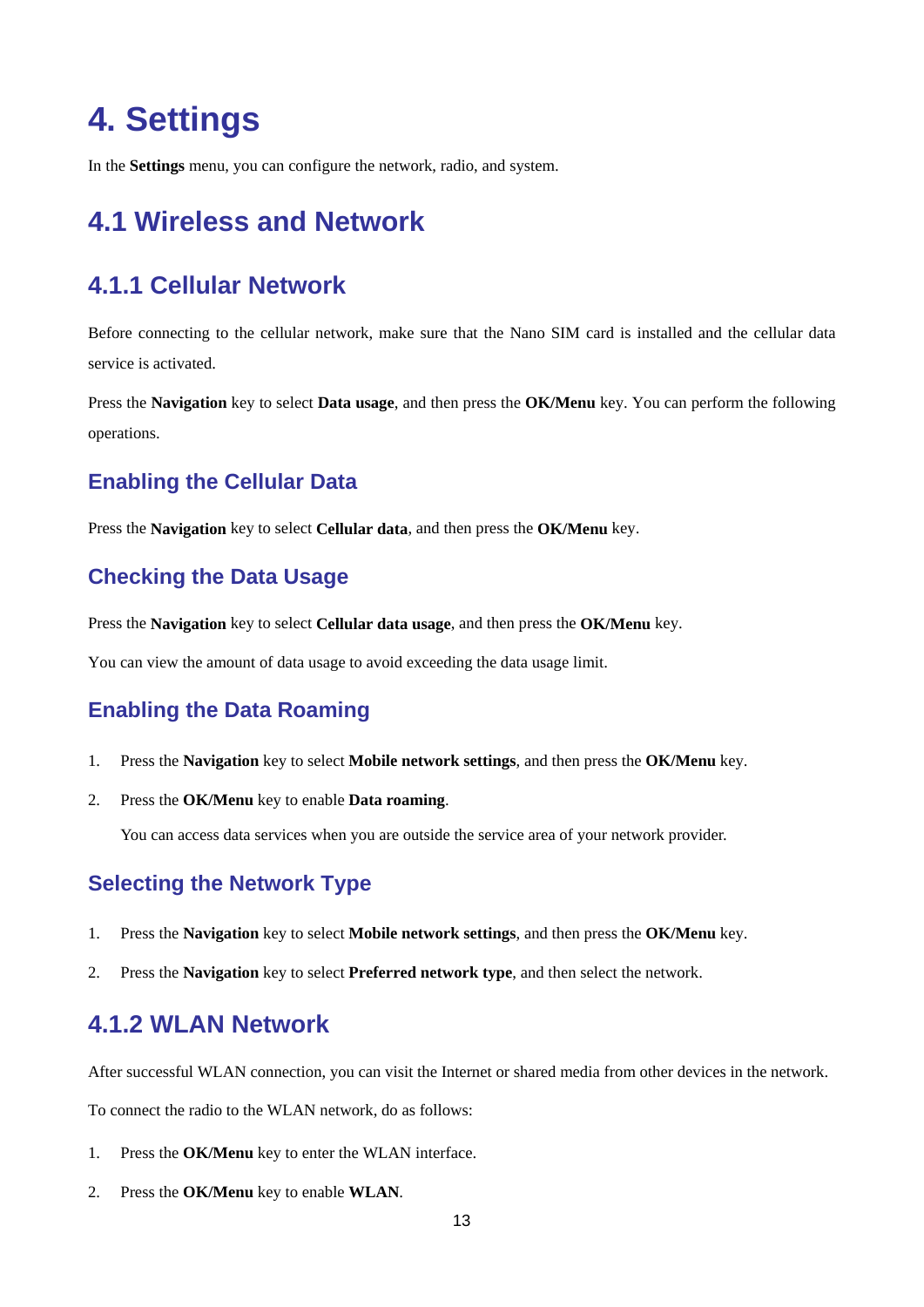- 3. Press the **Navigation** key to select an available network from the WLAN list.
- 4. Press the **OK/Menu** key.

If a password is required, enter the password, press the **Navigation** key to select **Done**, and then press the **OK/Menu** key twice.

The radio saves WLAN information upon successful connection.

#### <span id="page-17-0"></span>**4.1.3 Hotspot**

After connecting the radio to the cellular network, you can create a hotspot to offer internet connection to other devices.

- 1. Press the **Navigation** key to select **More**, and then press the **OK/Menu** key.
- 2. Press the **Navigation** key to select **Tethering & portable hotspot**, and then press the **OK/Menu** key.
- 3. Press the **OK/Menu** key to enable **Portable WLAN hotspot**.
- 4. Specify **Network name**, **Security**, and **Password**.

#### <span id="page-17-1"></span>**4.1.4 BT**

The BT feature allows you to transmit voice through wireless earpiece or wireless ring PTT.

#### **Pairing with a BT Device**

- 1. Press the **Navigation** key to select **BT**, and then press the **OK/Menu** key.
- 2. Press the **OK/Menu** key to enable **BT**.
- 3. Press the **Navigation** key to select the device from the **Available devices** list.
- 4. Press the **OK/Menu** key.

The **Pair with xxx?** dialog box appears. xxx indicates the BT device name.

5. Press the **OK/Menu** key again to pair with the device.

#### **Disconnecting from a BT Device**

Press the **Navigation** key to select the device from the **Paired devices** list, and then press the **OK/Menu** key twice to disconnect from the device.

#### **Modifying a BT Device Name**

After BT is enabled, the device name is the model by default.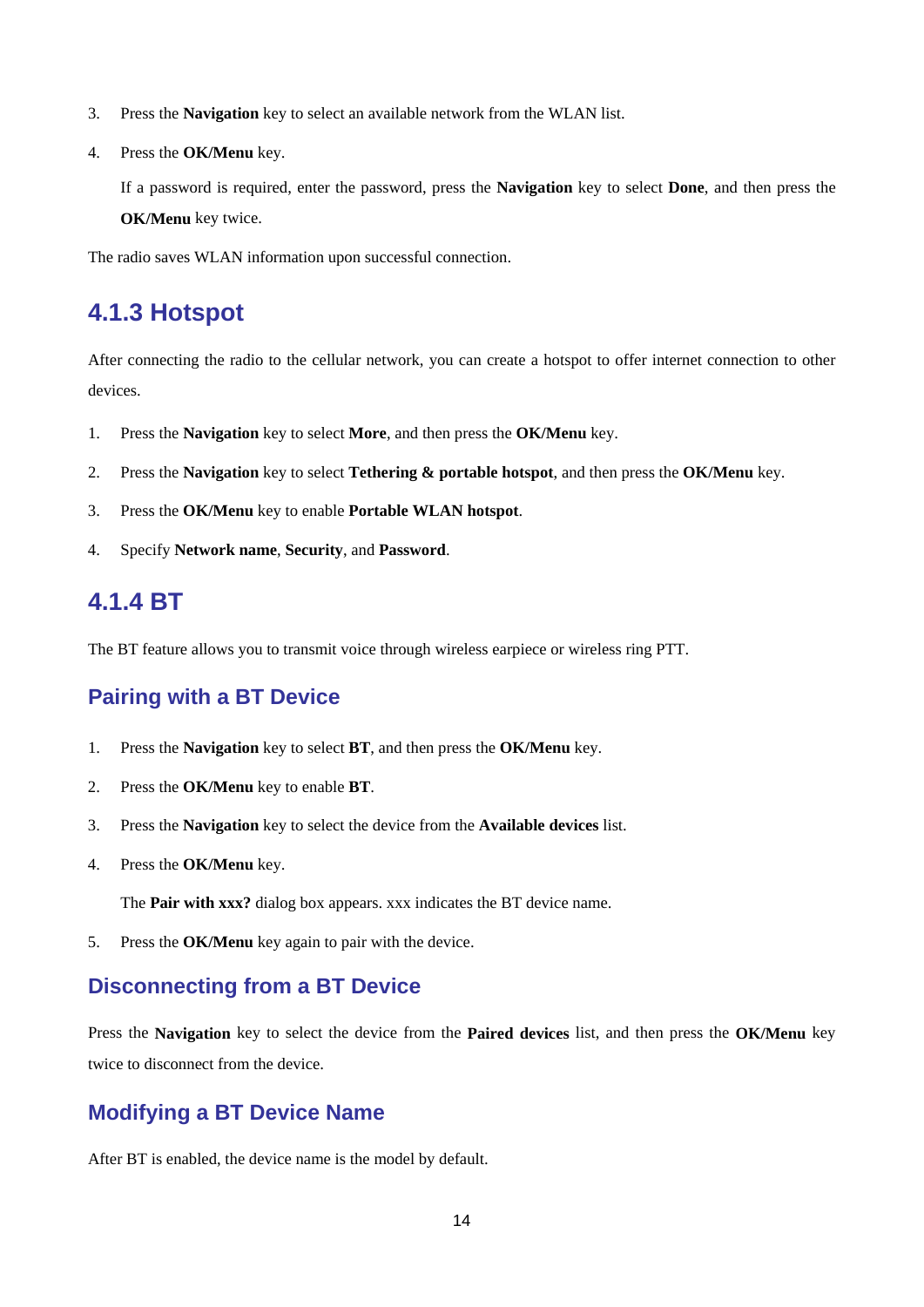For easier identification, do the following to modify the name:

- 1. Press the **Navigation** key to select **Device name**, and then press the **OK/Menu** key.
- 2. Enter the device name.
- 3. Press the **Navigation** key to select **Done**, and then press the **OK/Menu** key twice.

#### <span id="page-18-0"></span>**4.1.5 Airplane Mode**

When you are in an airplane or in an area with radio restrictions, you may be required to turn off your radio or make your radio enter the Airplane mode. In Airplane mode, your radio automatically disables the cellular network and WLAN. In this case, you cannot use voice or data services.

To enable the Airplane mode, do the following:

- 1. Press the **Navigation** key to select **More**, and then press the **OK/Menu** key.
- 2. Press the **OK/Menu** key to enable **Airplane mode**.

### <span id="page-18-1"></span>**4.2 Radio**

#### <span id="page-18-2"></span>**4.2.1 Display**

#### **Adjusting the Brightness**

You can adjust the brightness to make the screen brighter or dimmer in different situations.

- 1. Press the **Navigation** key to select **Display**, and then press the **OK/Menu** key.
- 2. Press the **OK/Menu** key.
- 3. Press the **Navigation** key up or down.

#### <span id="page-18-3"></span>**Setting the Sleep Time**

You can set the sleep time to allow the radio to automatically turn off its screen if no operation is made within the preset sleep time. It helps save battery power.

- 1. Press the **Navigation** key to select **Display**, and then press the **OK/Menu** key.
- 2. Press the **Navigation** key to select **Sleep**, and then press the **OK/Menu** key.
- 3. Press the **Navigation** key to select the sleep time, and then press the **OK/Menu** key.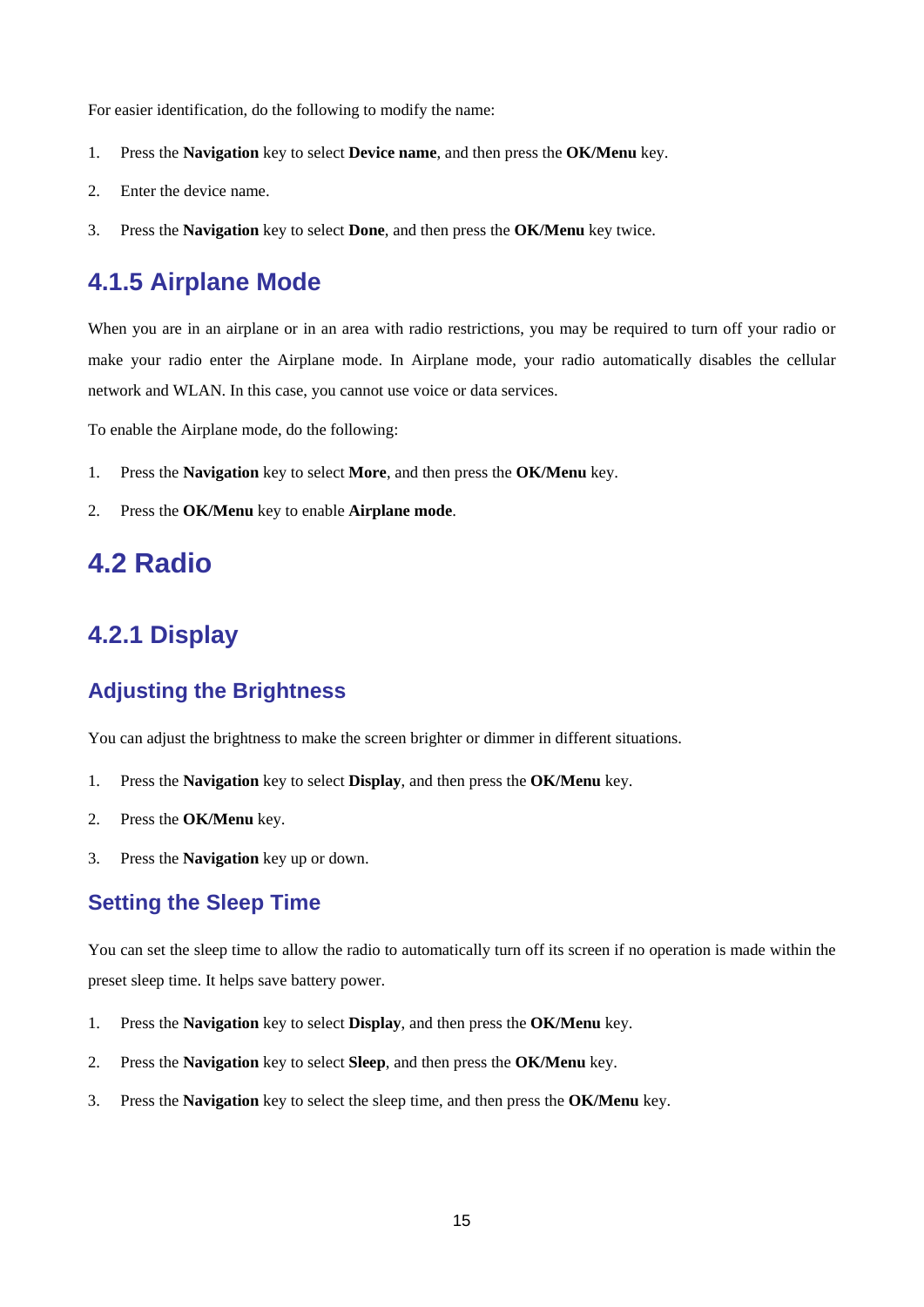#### <span id="page-19-0"></span>**4.2.2 Sound**

#### **Adjusting the Media Volume**

- 1. Press the **Navigation** key to select **Sound**, and then press the **OK/Menu** key.
- 2. Press the **OK/Menu** key, and then press the **Navigation** key up or down.

#### **Enabling the Emergency Broadcast**

In case of emergencies, the emergency broadcast allows you to receive the relevant information through the radio.

- 1. Press the **Navigation** key to select **Sound**, and then press the **OK/Menu** key.
- 2. Press the **Navigation** key to select **Emergency broadcasts**, and then press the **OK/Menu** key.
- 3. Do one of the following:
	- Press the **Navigation** key to select a broadcast type, and then press the **OK/Menu** key. The options include **Show extreme threats**, **Show severe threats**, and **Show AMBER alerts**.
	- Press the **Navigation** key to select **Turn on notifications**, and then press the **OK/Menu** key to enable or disable it.
	- Press the **Navigation** key to select **Alarm reminder**, and then press the **OK/Menu** key to select the frequency of alarm reminder.

#### **Enabling or Disabling the Screen Lock Sound**

- 1. Press the **Navigation** key to select **Sound**, and then press the **OK/Menu** key.
- 2. Press the **Navigation** key to select **Other sounds**, and then press the **OK/Menu** key.
- 3. Press the **OK/Menu** key to enable or disable the **Screen locking sounds**.

#### <span id="page-19-1"></span>**4.2.3 Storage**

#### <span id="page-19-2"></span>**Viewing the Storage Usage**

- 1. Press the **Navigation** key to select **Storage**, and then press the **OK/Menu** key.
- 2. Press the **OK/Menu** key to view the internal storage.

#### **Freeing up the Storage Space**

- 1. View the storage usage. For details, see [Viewing the Storage Usage.](#page-19-2)
- 2. Press the **Navigation** key to select **Cached data**, and then press the **OK/Menu** key.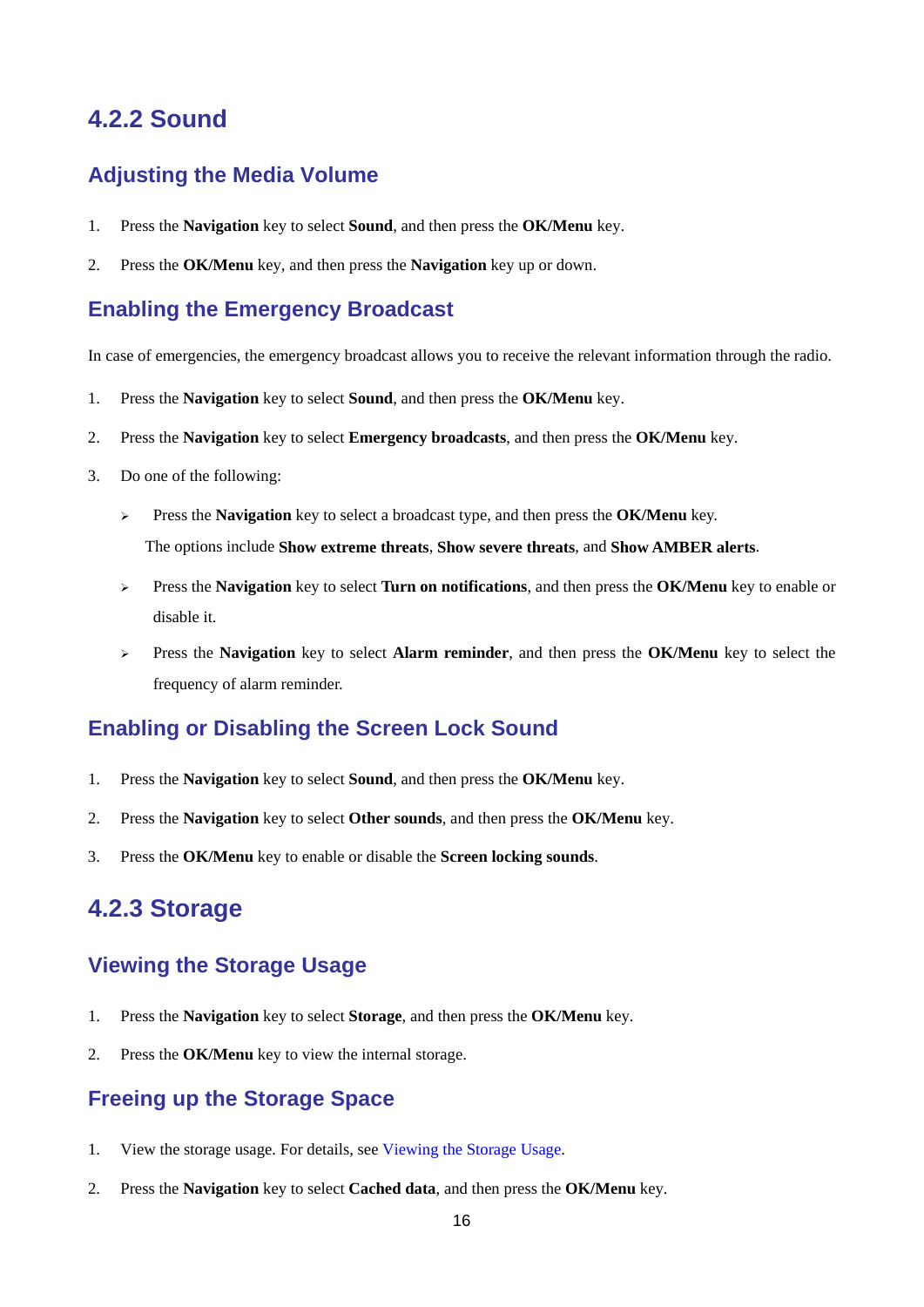The **Clear cached data?** dialog box appears.

<span id="page-20-0"></span>3. Press the **OK/Menu** key.

#### **4.2.4 Battery**

#### **Viewing the Battery Power**

You can view the proportion of remaining battery power and the power usage of applications.

1. Press the **Navigation** key to select **Battery**, and then press the **OK/Menu** key.

The remaining battery power is shown.

2. Press the **Navigation** key to select **Battery usage**, and then press the **OK/Menu** key.

The power usage of applications is shown.

#### **Enabling the Battery Saver Mode**

- 1. Press the **Navigation** key to select **Battery**, and then press the **OK/Menu** key.
- 2. Do either of the following:
	- To enable Battery Saver mode manually, press the **Navigation** key to select **Battery saver**, and then press the **OK/Menu** key.
	- To allow the radio to enable Battery Saver mode automatically, press the **Navigation** key to select **Power saving mode is on**, press the **OK/Menu** key, select the criterion to trigger Battery Saver mode, and then press the **OK/Menu** key.

#### <span id="page-20-1"></span>**4.2.5 Memory**

Press the **Navigation** key to select **Memory**, and then press the **OK/Menu** key.

You can view the occupied memory of running applications.

#### <span id="page-20-2"></span>**4.2.6 Location**

The Location feature allows the radio to obtain its location information through WLAN, cellular network, or GPS.

The location-related application such as Hytera HyTalk can access the location data of the radio.

#### <span id="page-20-3"></span>**Setting the Location Mode**

1. Press the **Navigation** key to select **Location**, and then press the **OK/Menu** key.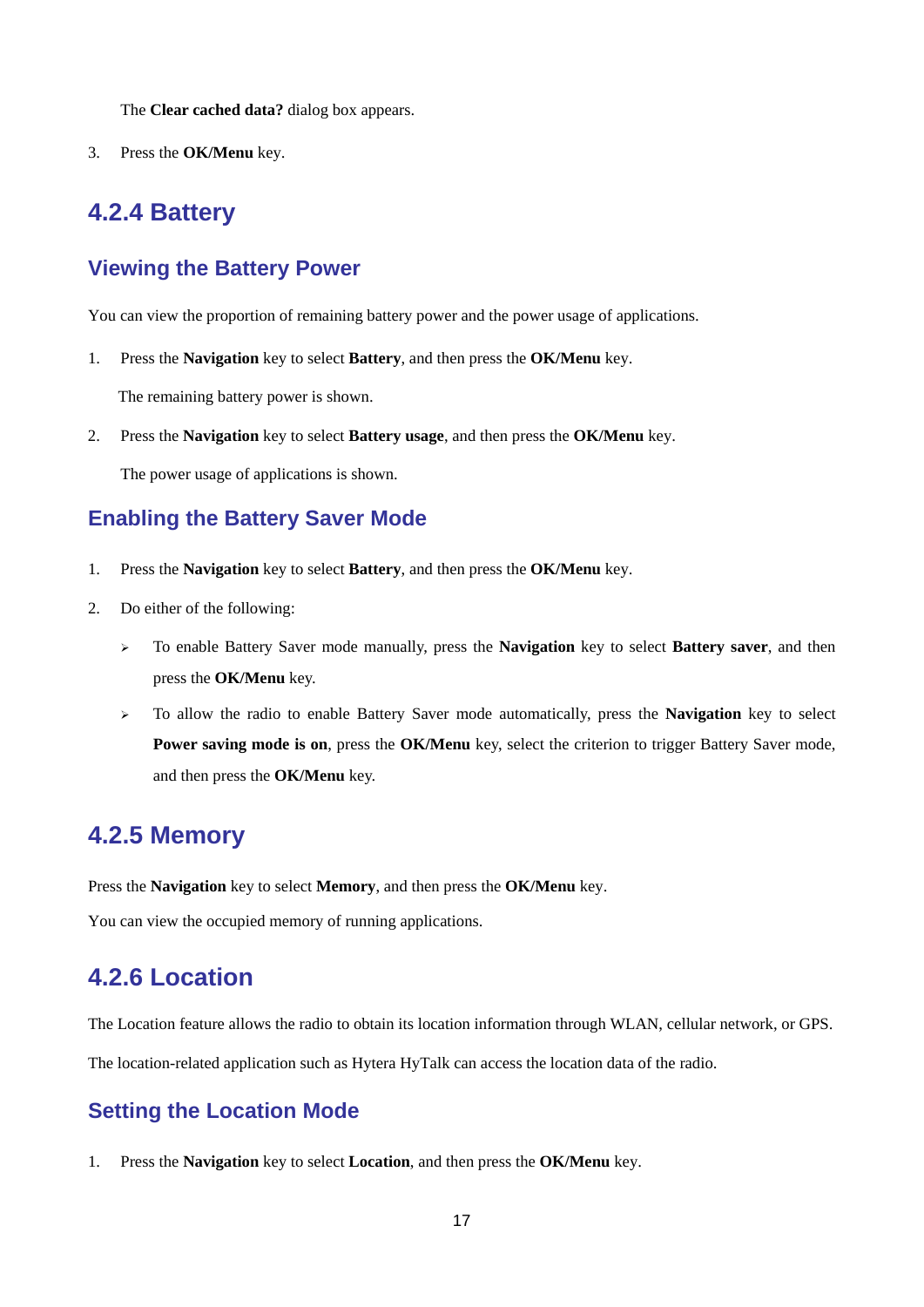- 2. Press the **OK/Menu** key to enable **Location**.
- 3. Press the **Navigation** key to select **Mode**, and then press the **OK/Menu** key.
- 4. Select one of the following location modes:
	- **High accuracy**: The radio locates accurately through GPS, WLAN, and cellular network.
	- **Battery saving:** The radio locates only through WLAN and cellular network, so as to save battery power.
	- **Device only:** The radio locates only through GPS without using data traffic.
- 5. Press the **OK/Menu** key.

#### **Setting the Scanning Mode**

- 1. Enable **Location**. For details, see [Setting the Location](#page-20-3) Mode.
- 2. Press the **Navigation** key to select **Scanning**, and then press the **OK/Menu** key.
- 3. Select whether to enable the following scanning modes:
	- **WLAN scanning**: Improve location by allowing system applications and service to detect WLAN network at any time.
	- **BT scanning**: Improve location by allowing system applications and service to detect BT devices at any time.

## <span id="page-21-0"></span>**4.3 System**

### <span id="page-21-1"></span>**4.3.1 Language**

- 1. Press the **Navigation** key to select **Languages**, and then press the **OK/Menu** key.
- 2. Press the **Navigation** key to select the display language, and then press the **OK/Menu** key.

### <span id="page-21-2"></span>**4.3.2 Factory Data Reset**

## A CAUTION

- The Factory Data Reset feature will erase all information on the radio such as personal information and downloaded applications.
- Ensure that the battery power is above 50% before factory reset.

When the radio runs slowly or the applications quit unexpectedly, you can reset the radio to the factory settings to fix the problem.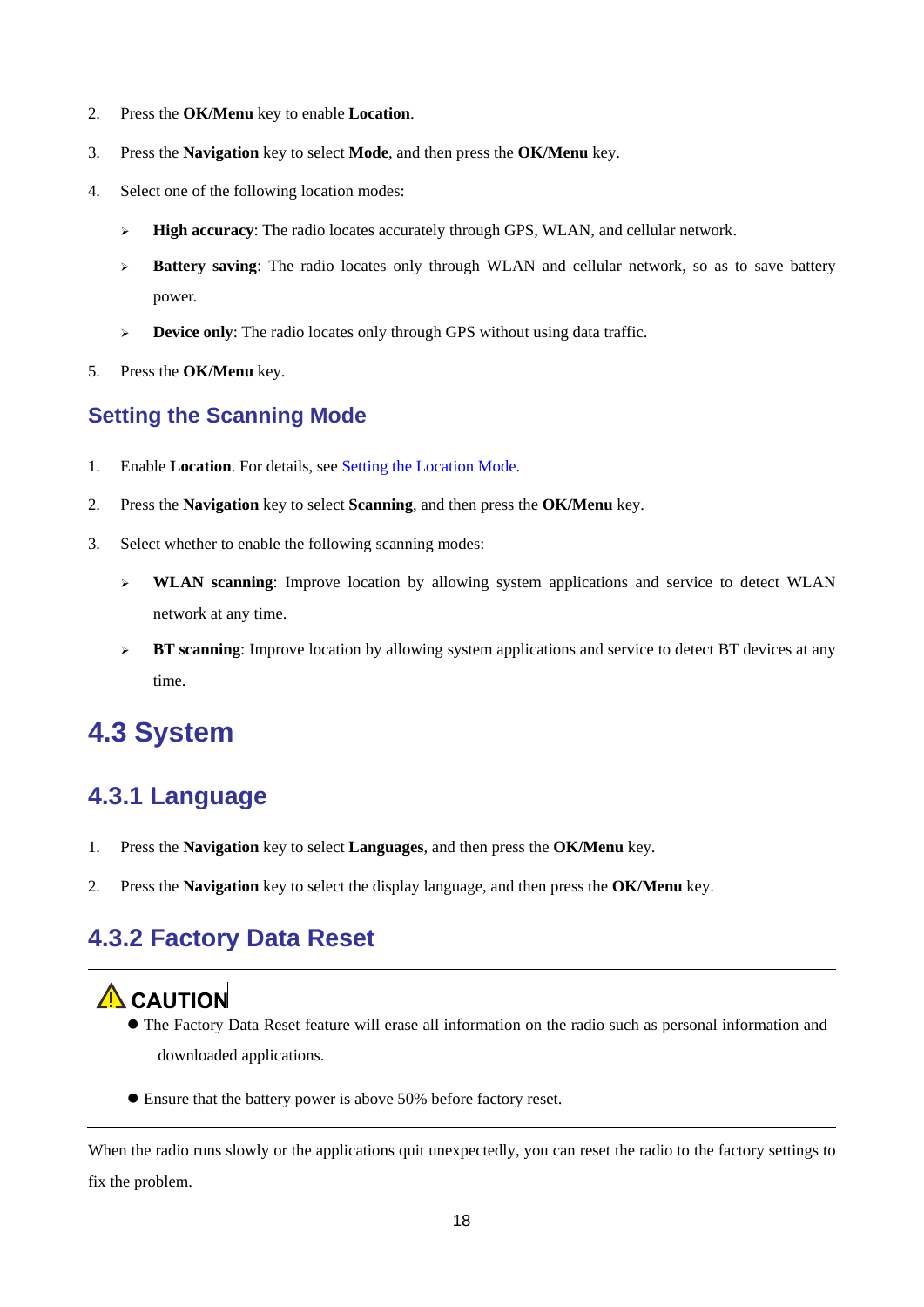Press the **Navigation** key to select **Factory data reset**, and then press the **OK/Menu** key three times.

#### <span id="page-22-0"></span>**4.3.3 Date and Time**

The radio can automatically synchronize with the local date, time, and time zone over a cellular network or allows you to manually set them.

#### **Setting the Date, Time, and Time Zone**

- 1. Press the **Navigation** key to select **Date & time**, and then press the **OK/Menu** key.
- 2. Press the **Navigation** key to select **Automatic date & time** or **Automatic time zone**, and then do one of the following:

| If you want to                                                            | You can                                                                                                               |  |
|---------------------------------------------------------------------------|-----------------------------------------------------------------------------------------------------------------------|--|
| Enable the radio to update the date, time,<br>and time zone automatically | Press the OK/Menu key to enable the option.                                                                           |  |
| the date, time, and time zone<br>Set                                      | Press the OK/Menu key to disable the option.<br>3.<br>Press the Navigation key to select Set date, Set time, or<br>4. |  |
| manually                                                                  | Select time zone, and then press the OK/Menu key.                                                                     |  |
|                                                                           | Specify the date, time, or time zone.<br>5.                                                                           |  |

#### <span id="page-22-1"></span>**4.3.4 Upgrade**

## $\Lambda$  CAUTION

- Do not upgrade the radio system with unauthorized software to avoid radio failure, data loss, or potential security problems.
- Be sure to back up your data before upgrade.
- Ensure that the battery power is above 50% before upgrade.
- During the upgrade, do not remove the battery.

When an update is available, you can upgrade the system in one of the following ways:

- In Auto-Upgrade mode, you can download the firmware package from the MDM server through the WLAN network.
	- a. Press the **Navigation** key to select **System upgrade**, and then press the **OK/Menu** key.
	- b. Follow the on-screen instructions to download and install the upgrade package.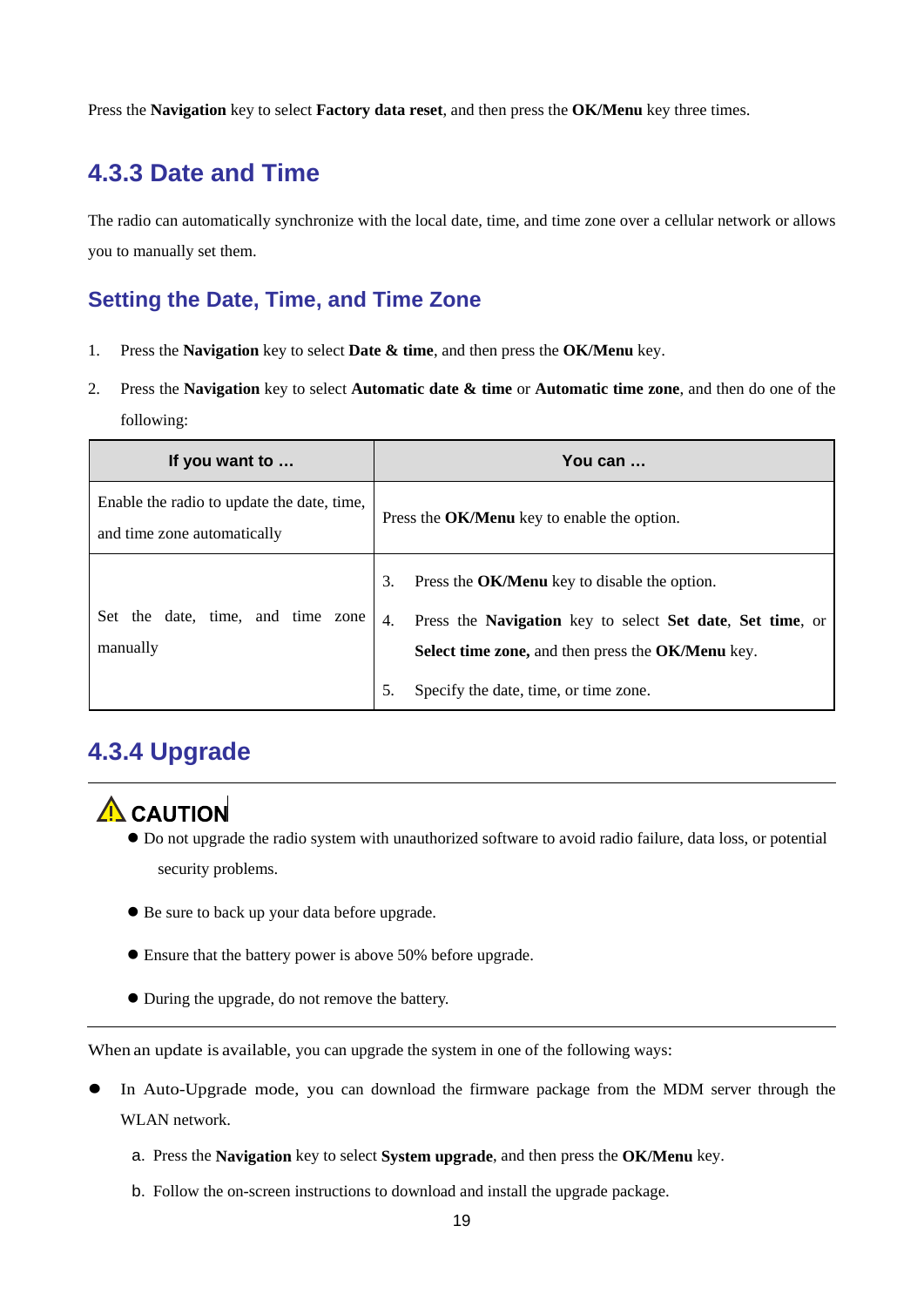- In Enforced Management mode, the radio is forced to communicate with the MDM server in real time and receive firmware updates from the server.
	- $\triangleright$  The radio upgrades the system automatically.
	- When receiving the upgrade notification from the MDM server, select **Upgrade now**. The radio starts to download and install the latest upgradepackage.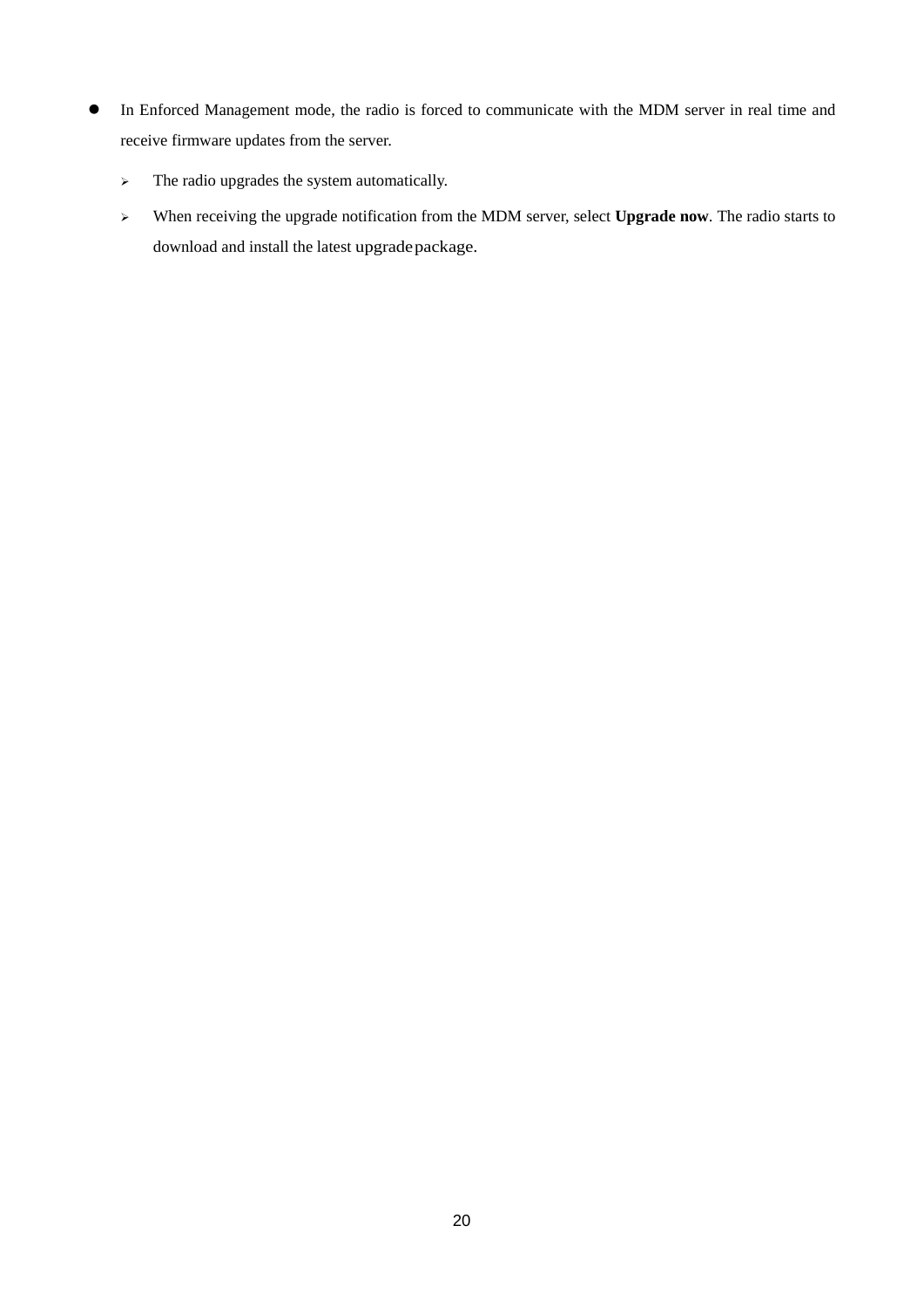## <span id="page-24-0"></span>**5. Applications**

### <span id="page-24-1"></span>**5.1 Installing an Application**

#### <span id="page-24-2"></span>**5.1.1 Through the APP Center**

- 1. Connect the radio to the cellular or WLAN network.
- 2. Press the **Navigation** key to select **APPCenter**, and then press the **OK/Menu** key.
- 3. Press the **OK/Menu** key to enter **App store**.
- 4. Press the **Navigation** key to select the application, and then press the **OK/Menu** key.
- <span id="page-24-3"></span>5. Upon downloading completion, press the **OK/Menu** key.

#### **5.1.2 Through the Android Debug Bridge**

- 1. Install the ADB on the PC.
- 2. Connect the radio to the PC with the data cable.
- 3. Press the **Win** + **R** key combination to open the **Run** dialog box.
- 4. Enter "cmd", and then press **Enter** to open the command prompt window.
- 5. Run the adb install  $-r$  D: \xxx.apk command.

"D:\xxx.apk" indicates the path of the installation package.

## <span id="page-24-6"></span><span id="page-24-4"></span>**5.2 Uninstalling an Application**

If you no longer use an application, you can uninstall it to release storage and improve radio performance.

- 1. Press the **Navigation** key to select **Settings**, and then press the **OK/Menu** key.
- 2. Press the **Navigation** key to select **Apps**, and then press the **OK/Menu** key.
- 3. Press the **Navigation** key to select the application, and then press the **OK/Menu** key.
- 4. Press the **Navigation** key to select **Uninstall**, and then press the **OK/Menu** key.

### <span id="page-24-5"></span>**5.3 Forcibly Stopping an Application**

If an application is not responding, you can forcibly stop this application.

1. Enter the application settings interface. For details, see step 1–3 in [5.2](#page-24-6) [Uninstalling an Application.](#page-24-6)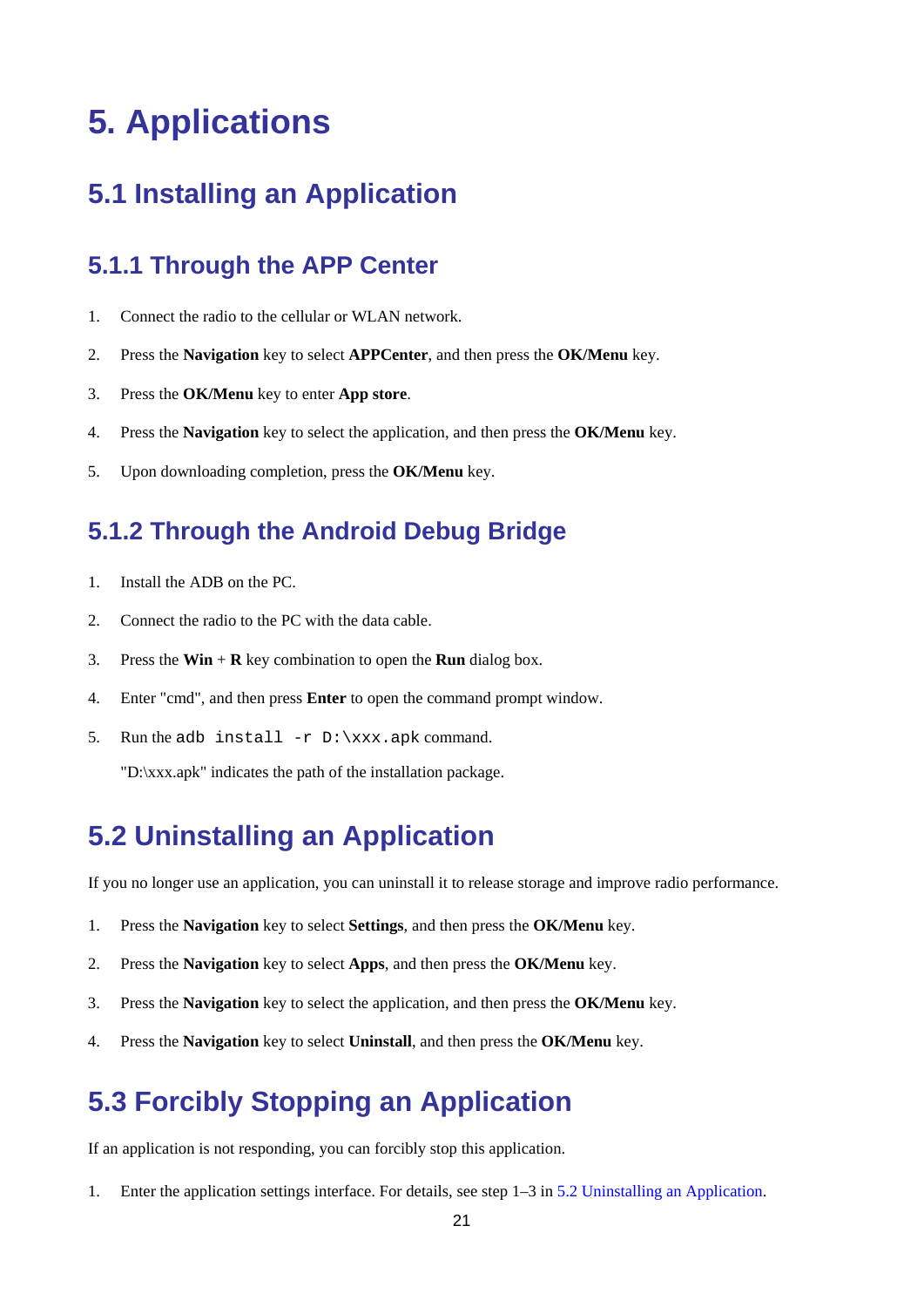2. Press the **Navigation** key to select **Force stop**, and then press the **OK/Menu** key.

### <span id="page-25-0"></span>**5.4 Clearing the Data or Cache**

You can clear the configuration information or temporarily cached data when there is insufficient storage or the application runs slowly.

- 1. Enter the application settings interface. For details, see step 1–3 in [5.2](#page-24-6) [Uninstalling an Application.](#page-24-6)
- 2. Press the **Navigation** key to select **Storage**, and then press the **OK/Menu** key.
- 3. Do either of the following:
	- To clear the data, press the **OK/Menu** key twice.
	- To clear the cache, press the **Navigation** key to select **Clear cache**, and then press the **OK/Menu** key.

## <span id="page-25-1"></span>**5.5 Setting the Access Permissions**

You can manage the permissions for applications to access privacy features, so as to protect your personal data and avoid information leakage.

- 1. Enter the application settings interface. For details, see step 1–3 in in [5.2](#page-24-6) [Uninstalling an Application.](#page-24-6)
- 2. Press the **Navigation** key to select **Permissions**, and then press the **OK/Menu** key.
- 3. Press the **OK/Menu** key to enable or disable the permissions.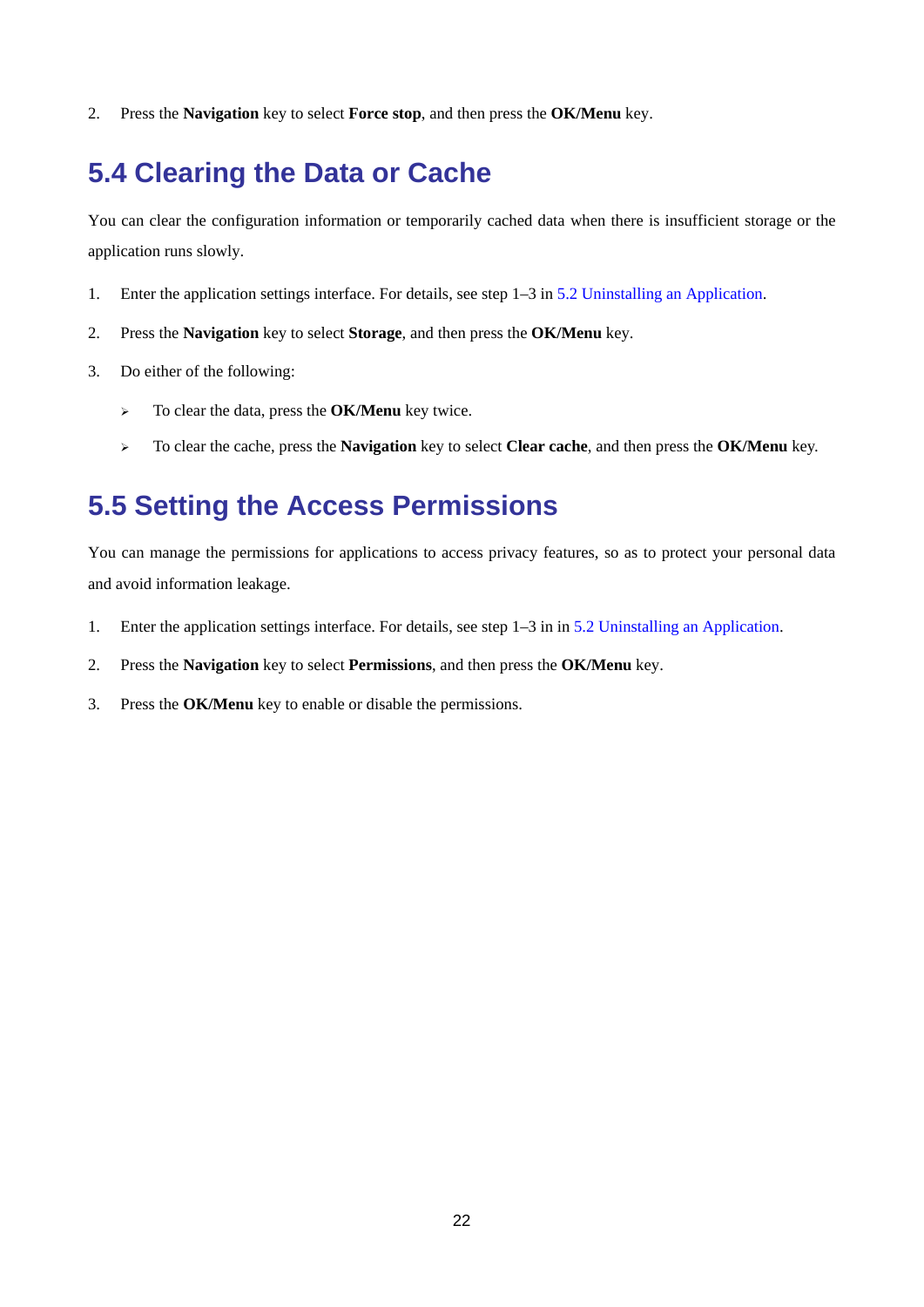## <span id="page-26-0"></span>**6. Sound Recorder**

The SoundRecorder application allows you to record voice at any time during your work time or daily life.

## <span id="page-26-1"></span>**6.1 Recording an Audio File**

- 1. Press the **Navigation** key to select **SoundRecorder**, and then press the **OK/Menu** key.
- 2. Press the **OK/Menu** key to start recording.
- 3. Press the **OK/Menu** key again to finish recording.

## <span id="page-26-2"></span>**6.2 Managing an Audio File**

- 1. Press the **Navigation** key to select **SoundRecorder**, and then press the **OK/Menu** key.
- 2. Press the **Navigation** key to select the audio file.
- 3. Press the **OK/Menu** key, and then do one of the following:
	- Press the **Navigation** key to select **Play**, and then press the **OK/Menu** key to play the audio.
	- Press the **Navigation** key to select **View details**, and then press the **OK/Menu** key to view the audio details, such as recording time, duration, file size, and storage path.
	- Press the **Navigation** key to select **Delete**, and then press the **OK/Menu** key twice to delete the audio file.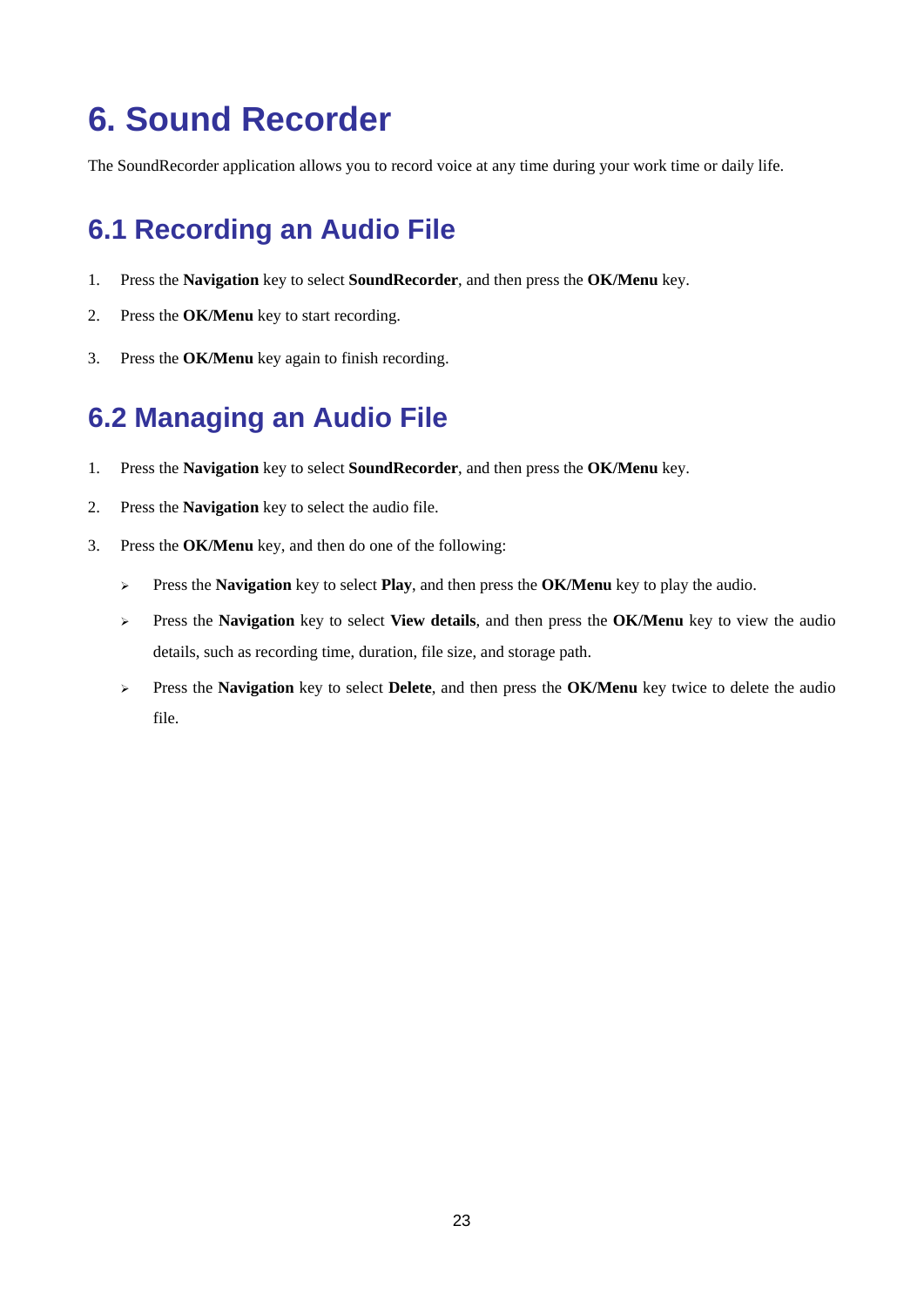## <span id="page-27-0"></span>**7. Troubleshooting**

| <b>Phenomena</b>                                                                                     | <b>Analysis</b>                                                                                                 | <b>Solution</b>                                                                                   |  |
|------------------------------------------------------------------------------------------------------|-----------------------------------------------------------------------------------------------------------------|---------------------------------------------------------------------------------------------------|--|
|                                                                                                      | The<br>battery<br>installed<br>be<br>may<br>improperly.                                                         | Remove and reattach the battery.                                                                  |  |
| The radio cannot be                                                                                  | The battery power may run out.                                                                                  | Recharge or replace the battery.                                                                  |  |
| turned on.                                                                                           | The battery may suffer from poor<br>contact caused by dirtied or damaged<br>battery contacts.                   | Clean the battery contacts.                                                                       |  |
| The<br>keys,<br><b>LCD</b><br>LED<br>display,<br><b>or</b><br>indicator do(es) not<br>work normally. | The keys, LCD display,<br>or LED<br>indicator<br>may<br>fail<br>function<br>to<br>temporarily.                  | Restart the radio.                                                                                |  |
|                                                                                                      | The keys, LCD display,<br>or LED<br>indicator may be damaged.                                                   | Contact your dealer or Hytera technicians for<br>maintenance.                                     |  |
| The radio fails to be<br>unlocked.                                                                   | fail to<br>keys may<br>function<br>The<br>temporarily.                                                          | Restart the radio.                                                                                |  |
|                                                                                                      | The keys may be damaged.                                                                                        | Contact your dealer or Hytera technicians for<br>maintenance.                                     |  |
| The radio<br>cannot<br>access the cellular<br>network.                                               | The SIM card is abnormal or out of<br>service because of unpaid charges.                                        | Make sure that SIM card functions<br>properly.<br>Pay the charges, and then restart the<br>radio. |  |
|                                                                                                      | The cellular data feature is not enabled<br>for the SIM card.                                                   | Contact the carrier to enable the data<br>connection feature.                                     |  |
|                                                                                                      | The signal may be weak.                                                                                         | Make sure the radio is within the network<br>coverage.                                            |  |
|                                                                                                      | Both the cellular and WLAN network<br><b>WLAN</b><br>but<br>the<br>turned on,<br>are<br>connection is unstable. | Turn the WLAN off.                                                                                |  |
| You are unable to<br>hear<br>anyone                                                                  | The signal may be weak.                                                                                         | Make sure call participants are within the<br>communication range.                                |  |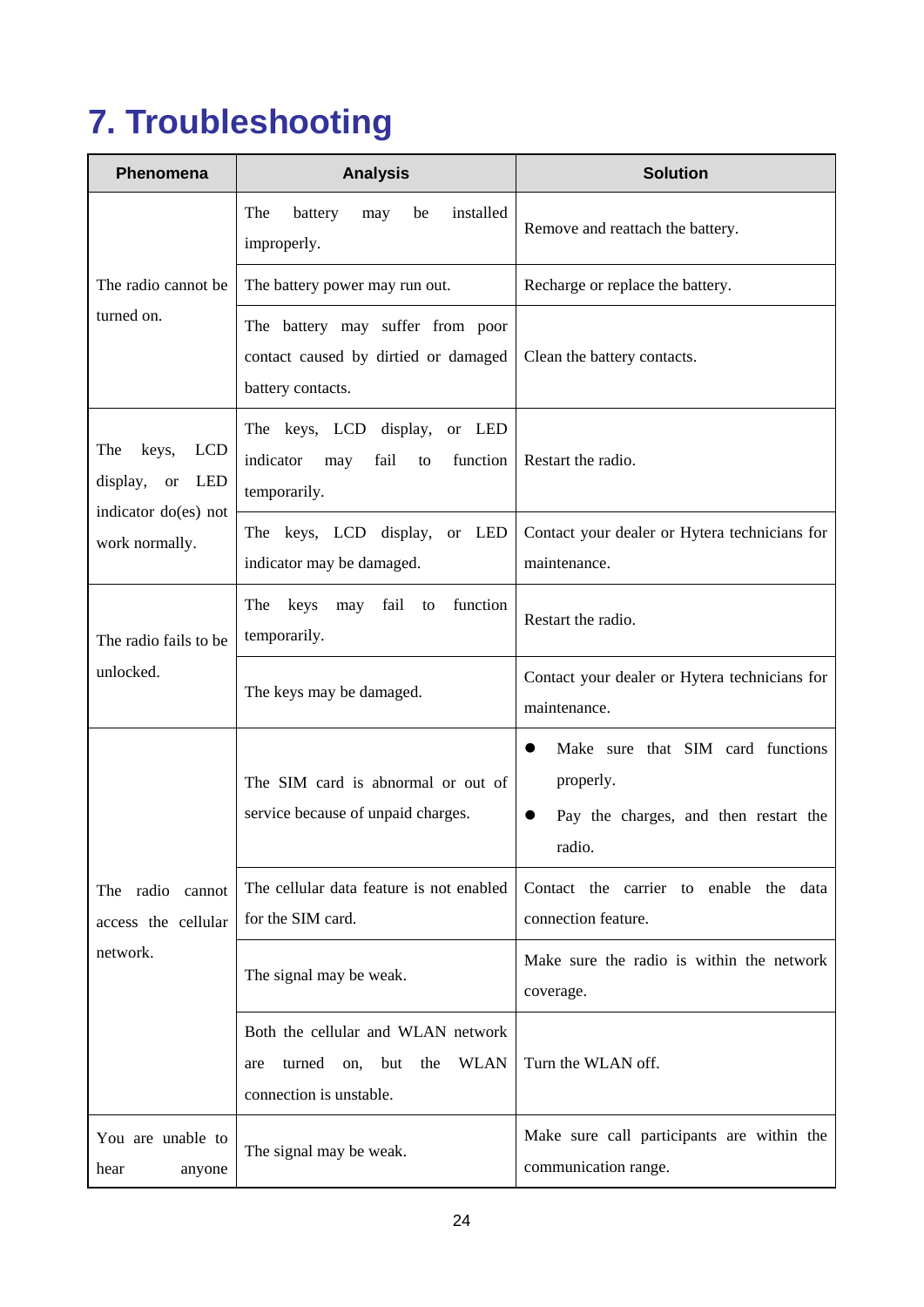| <b>Phenomena</b>                                           | <b>Analysis</b>                                                                                                                                           | <b>Solution</b>                               |
|------------------------------------------------------------|-----------------------------------------------------------------------------------------------------------------------------------------------------------|-----------------------------------------------|
| of<br>because<br>too<br>much<br>noise<br>and<br>hiss.      | The volume may be low.                                                                                                                                    | Increase the volume.                          |
|                                                            | The speaker may be blocked or<br>damaged.                                                                                                                 | Clean the surface of the speaker.             |
| The radio fails to<br><b>SIM</b><br>detect<br>the<br>card. | SIM card may<br>The<br>be<br>installed<br>improperly.                                                                                                     | Remove and reattach the SIM card.             |
|                                                            | The SIM card may suffer from poor<br>contact caused by dirtied or damaged<br>metal contacts.                                                              | Clean the metal contacts of the SIM card.     |
| <b>GPS</b><br>The<br>cannot<br>locate<br>your<br>position. | The radio may be at an unfavorable<br>position. For example, the signal may<br>blocked by high buildings or<br>be<br>frustrated in the underground areas. | Move to an open and flat area, and try again. |
| The battery fails to<br>be charged.                        | The power adapter plug may be inserted<br>into the socket improperly.                                                                                     | Remove and reinsert the plug.                 |
|                                                            | The data cable may be connected<br>improperly.                                                                                                            | Reconnect the data cable.                     |

If the above solutions cannot fix your problems, or you may have some other queries, contact your dealer for more technical support.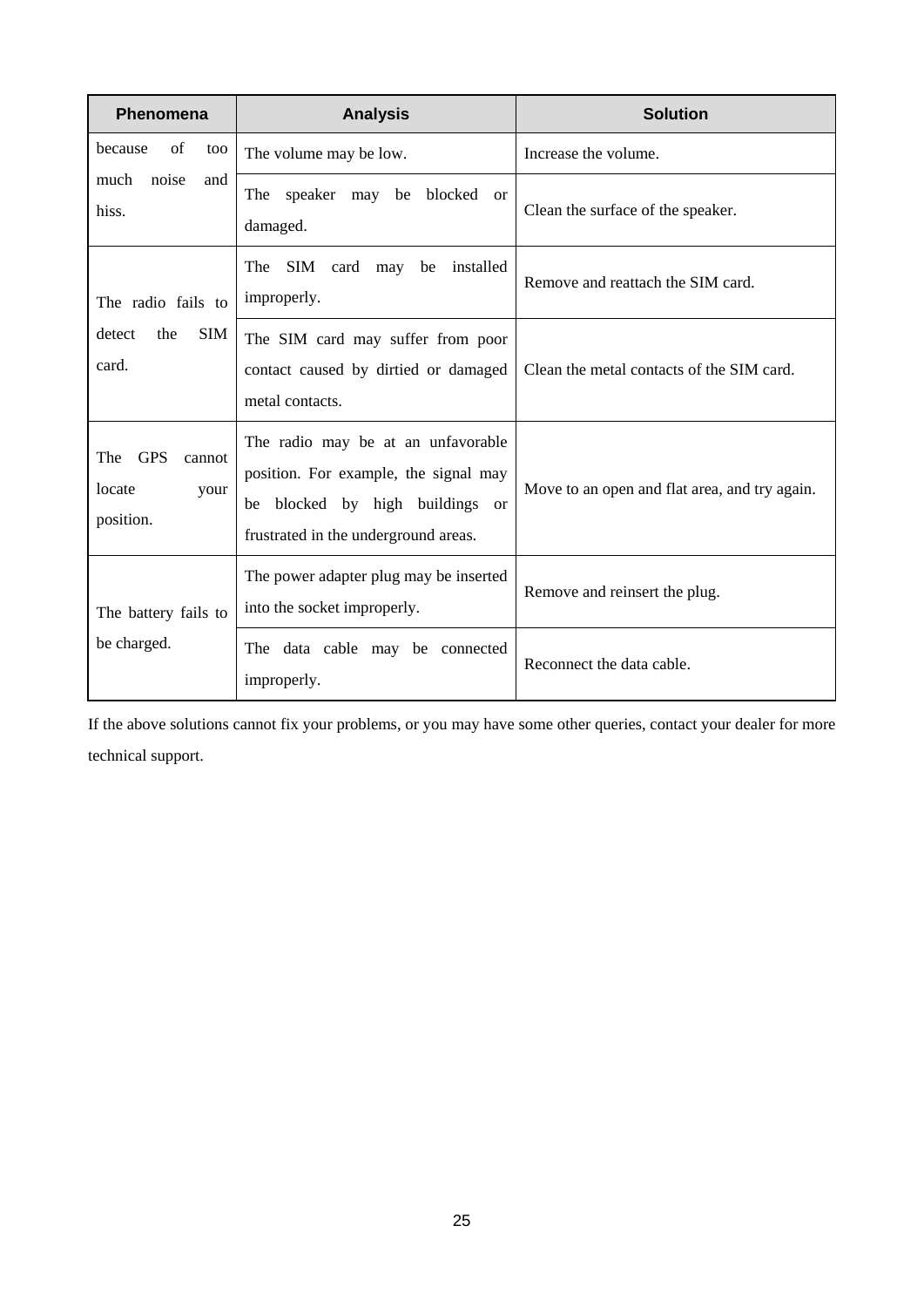## <span id="page-29-0"></span>**8. Care and Cleaning**

To guarantee optimum performance as well as a long service life of the radio, follow the tips below.

## <span id="page-29-1"></span>**8.1 Product Care**

- Do not pierce or scrape the radio.
- Keep the radio far away from substances that can corrode the circuitry.
- Do not hold the radio by the earpiece cable.
- Close the accessory connector cover when no accessory is in use.

## <span id="page-29-2"></span>**8.2 Product Cleaning**

### $\Lambda$  CAUTION

Turn off the radio and remove the battery before cleaning.

- Clean up the dust and fine particles on the radio surface with a clean and dry lint-free cloth or a brush regularly.
- Use neutral cleanser and a non-woven fabric to clean the keys, knobs, and front case after long-time use. Do not use chemical preparations such as stain removers, alcohol, sprays, or oil preparations, so as to avoid surface case damage.
- Make sure that the radio is completely dry before use.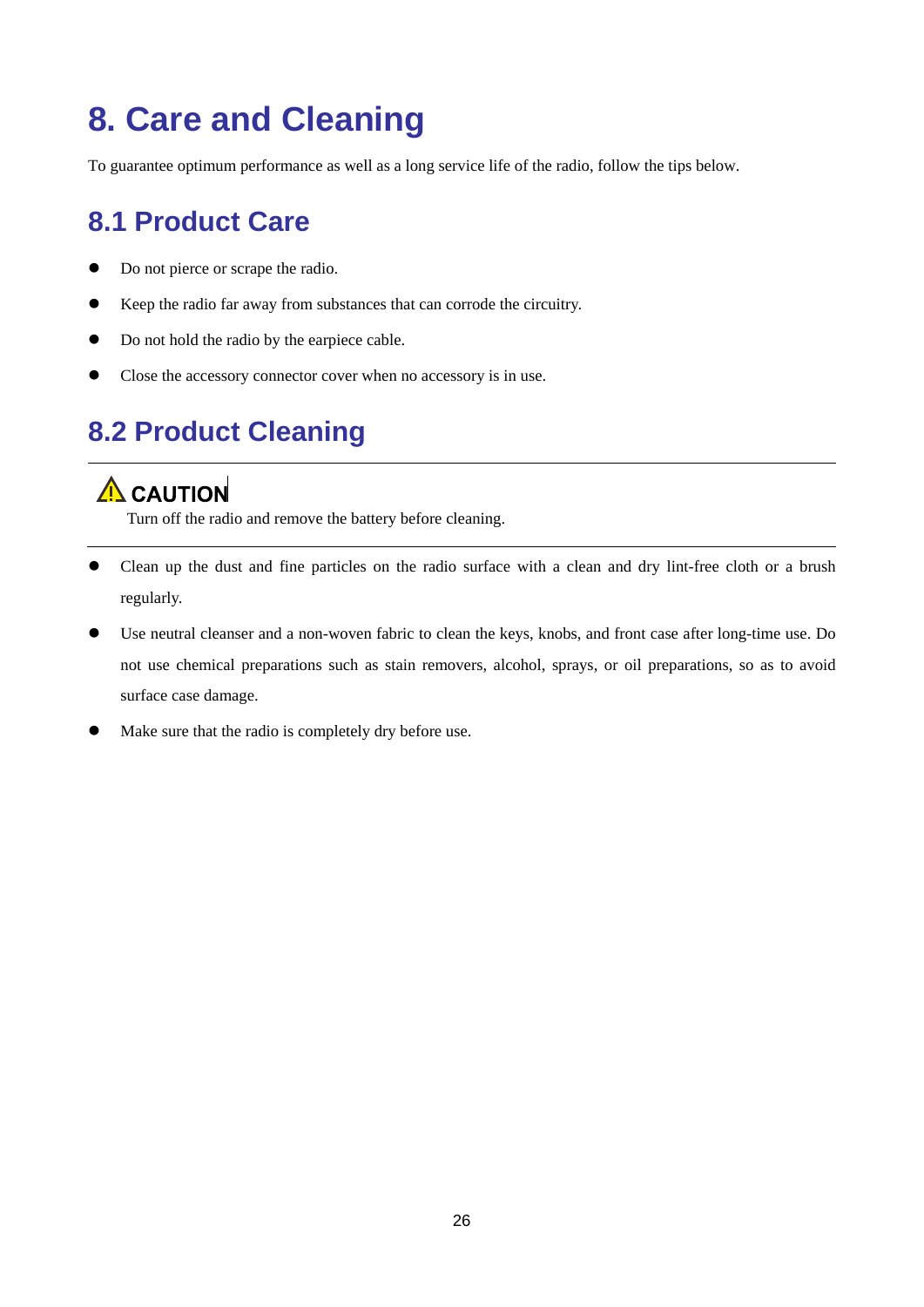## <span id="page-30-0"></span>**9. Optional Accessories**

## $\Lambda$  CAUTION

Use the accessories specified by the Company only. Otherwise, we will not be liable for any loss or damage arising out of use of any unauthorized accessories.

Contact your dealer for the optional accessories used with the radio.